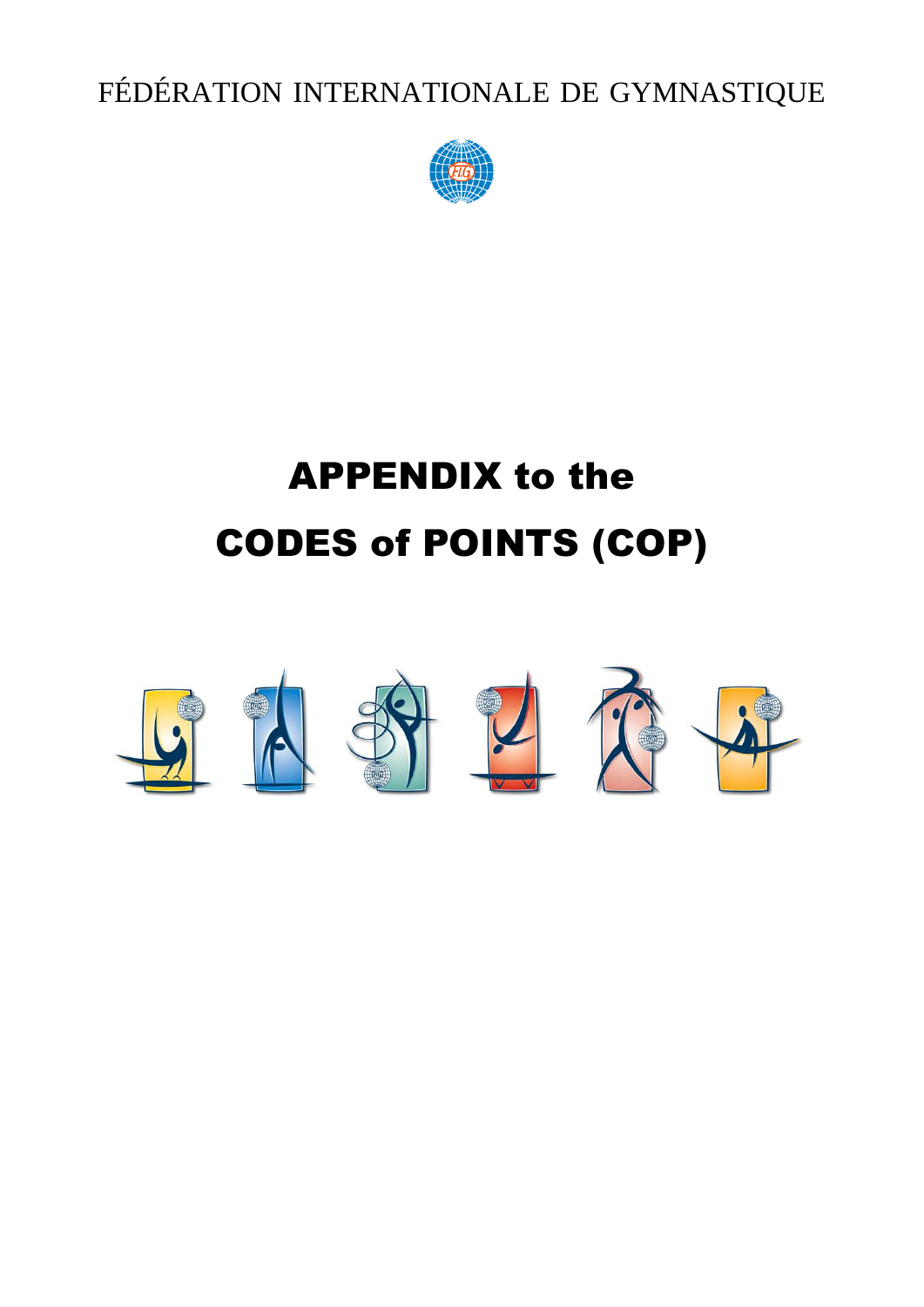# **CONTENT**

| A) | Rules for the duties of the Superior Jury as well as the Jury of Appeal<br>and Competition Supervisory Board at FIG Competitions | 4               |
|----|----------------------------------------------------------------------------------------------------------------------------------|-----------------|
| B) | <b>Rules for Reference Judges</b>                                                                                                | 13              |
| C) | <b>Rules for the use of IRCOS</b>                                                                                                | 21              |
| D) | Invalid Results Designations based on Technical Regulation 8.5<br><b>Trampoline, Aerobic, Acrobatic Gymnastics</b>               | 22 <sub>2</sub> |

All these rules have been updated and decided by the Executive Committee (EC) and the Presidential Commission in October/November 2012. The latest update has been approved by the EC in February 2017.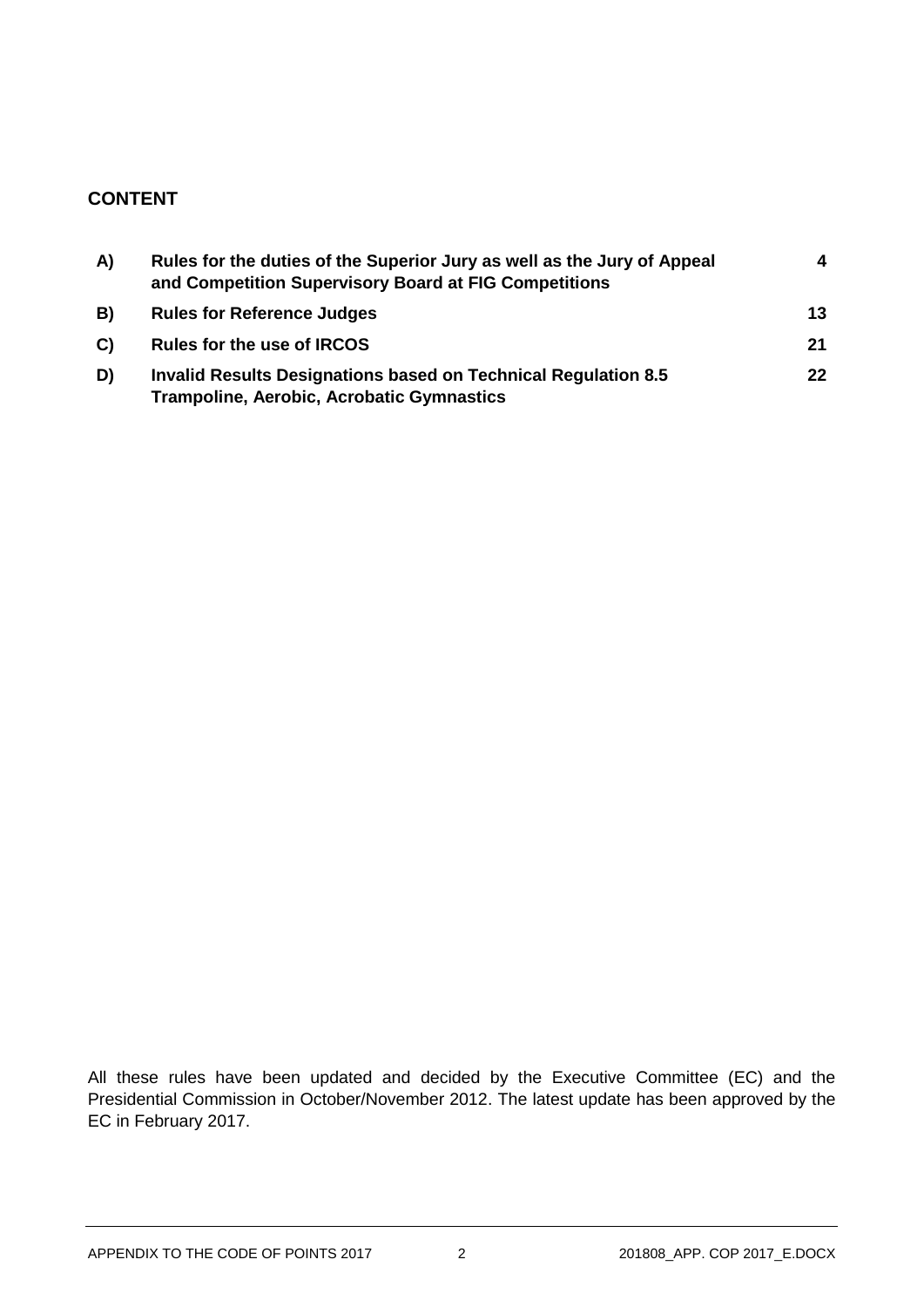# **INTRODUCTION**

In an effort to harmonize and simplify many aspects of the FIG disciplines, the FIG Executive Committee (EC) has taken the decision to remove a number of procedures from the Code of Points (COP) and has decided these rules to be under the authority of the EC. Concentrating these rules into one document allows the EC to be more flexible and react quicker if needed. Since these rules apply to all the disciplines then a more common understanding and better harmonization can be achieved. The following rules are applicable for the 2017-2020 cycle, and will be changed only by a decision of the EC. These rules must be added as an appendix to the COP. In case of contradictions between these rules and the COP these rules shall prevail.

## **Abbreviations and definitions**

The following abbreviations and definitions will be used in this document:

| <b>FIG</b>   | Fédération International de Gymnastique                                                                                                                                                                                                                  |
|--------------|----------------------------------------------------------------------------------------------------------------------------------------------------------------------------------------------------------------------------------------------------------|
| EC           | <b>Executive Committee</b>                                                                                                                                                                                                                               |
| <b>TC</b>    | <b>Technical Committee</b>                                                                                                                                                                                                                               |
| <b>LOC</b>   | <b>Local Organizing Committee</b>                                                                                                                                                                                                                        |
| <b>TR</b>    | <b>Technical Regulations</b>                                                                                                                                                                                                                             |
| <b>RJS</b>   | Reference Judges' System                                                                                                                                                                                                                                 |
| R-Judge      | Reference Judge                                                                                                                                                                                                                                          |
| <b>RE</b>    | Reference Judge for Execution                                                                                                                                                                                                                            |
| <b>RA</b>    | Reference Judge for Artistry                                                                                                                                                                                                                             |
| <b>RD</b>    | Reference Judge for Difficulty                                                                                                                                                                                                                           |
| R-Score      | The Reference Score, calculated by taking the average of the two R-Judges' scores                                                                                                                                                                        |
|              | E-Jury Score The score for Execution of an exercise/routine after the highest and lowest E-Judges'<br>scores have been deleted (in ART and RG (technical faults) = the average of the<br>remaining scores; in $TRA =$ the $sum$ of the remaining scores) |
| E-Score      | The final score for Execution of an exercise/routine (whether the R-score has been<br>included or not)                                                                                                                                                   |
|              | A-Jury Score The score for Artistic of an exercise after the highest and lowest A-Judges' scores<br>have been deleted                                                                                                                                    |
| A-Score      | The final score for Artistic of an exercise (whether the R-score has been included or<br>not)                                                                                                                                                            |
| Delta        | The difference between the E-Jury Score and the RE-Score or the A-Jury Score and<br>the RA-Score                                                                                                                                                         |
| Gap          | The difference between the two R-Judges' Scores                                                                                                                                                                                                          |
| <b>JEP</b>   | <b>Judges' Evaluation Program</b>                                                                                                                                                                                                                        |
| <b>CJP</b>   | Chair of Judges' Panel                                                                                                                                                                                                                                   |
| <b>CIS</b>   | <b>Commentator Information System</b>                                                                                                                                                                                                                    |
| <b>IRCOS</b> | <b>Instant Control and Replay System</b>                                                                                                                                                                                                                 |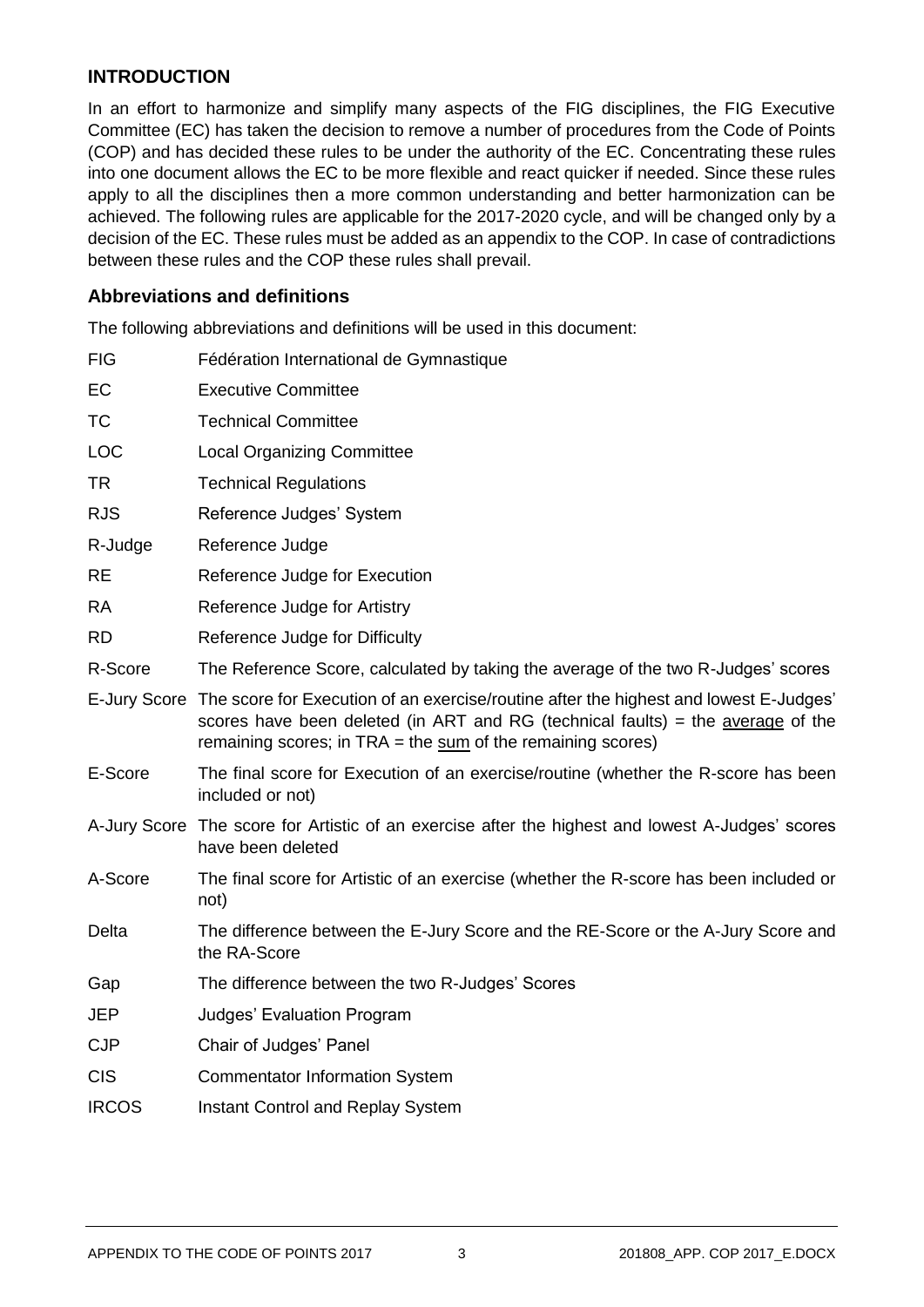# **A) RULES FOR THE DUTIES OF THE SUPERIOR JURY AS WELL AS THE JURY OF APPEAL AND COMPETITION SUPERVISORY BOARD AT FIG COMPETITIONS**

# **1. Jury of Appeal and Competitions' Supervisory Board**

The Jury of Appeal and Competitions' Supervisory Board was introduced by the EC of the FIG. It has a political and controlling function and it supervises the whole FIG competitions. The members make sure that the competitions run within all current rules, Technical Regulations (TR) and the Statutes of the FIG. They do not interfere directly, but draw the responsible person's attention to the problem, requesting him or her to deal with it (TC, LOC, FIG Staff).

The Jury of Appeal and Competitions' Supervisory Board consists of two members of the EC appointed by the Presidential Commission (one of them acting as President), and a third competent person who was involved neither in the decision of the Competition Jury, nor in the decision of the Superior Jury. The Technical President concerned or any other appropriate person may be called as consultant. The details of the tasks and competences have been decided by the EC as follows:

The Jury of Appeal and Competitions' Supervisory Board supervises the total competition operation and all its preceding phases. In particular, it:

- oversees the drawing of lots for the judges and the correct application of the drawing of lots of the gymnasts
- oversees the rotation and starting orders of the teams (ART)
- ensures the collaboration between the Competitions Director and the Venue Manager, collaborates with Longines (SwissTiming) and all the other operational facilities to ensure that the competition flows well
- ensures the competition protocols for the various ceremonies, press conferences and orientation meetings are organized
- oversees the composition of the juries and the conduct of the judges
- may request a video analysis, not for the modification of the scores, but rather to verify the conduct of the judges immediately after the competition. Should serious discrepancies occur, it might suggest that the EC reviews the matter.

# **2. Composition of the Superior Jury**

At official FIG Competitions and the Olympic Games, the Technical Committees (TC) will constitute the Superior Jury and act as Supervisors for the Olympic disciplines and assigned responsibilities for Aerobic and Acrobatic Gymnastics.

## **2.1 Role and duties of the TC President \***

The TC President or their representative will serve as President of the Superior Jury. In carrying out their responsibilities and those of the Superior Jury they are expected:

- To direct the competition as outlined in the TR.
- To call and chair all judges' meetings and instruction sessions.
- To apply the Judges' Regulations relevant to that competition.
- To apply the Rules for Reference Judges at the competitions where applicable.
- To apply the Rules for the use of IRCOS at the competitions where applicable.
- To deal with requests for evaluation of new elements.
- To make sure that the time schedule published in the Workplan is respected.
- To deal with inquiries as outlined herein.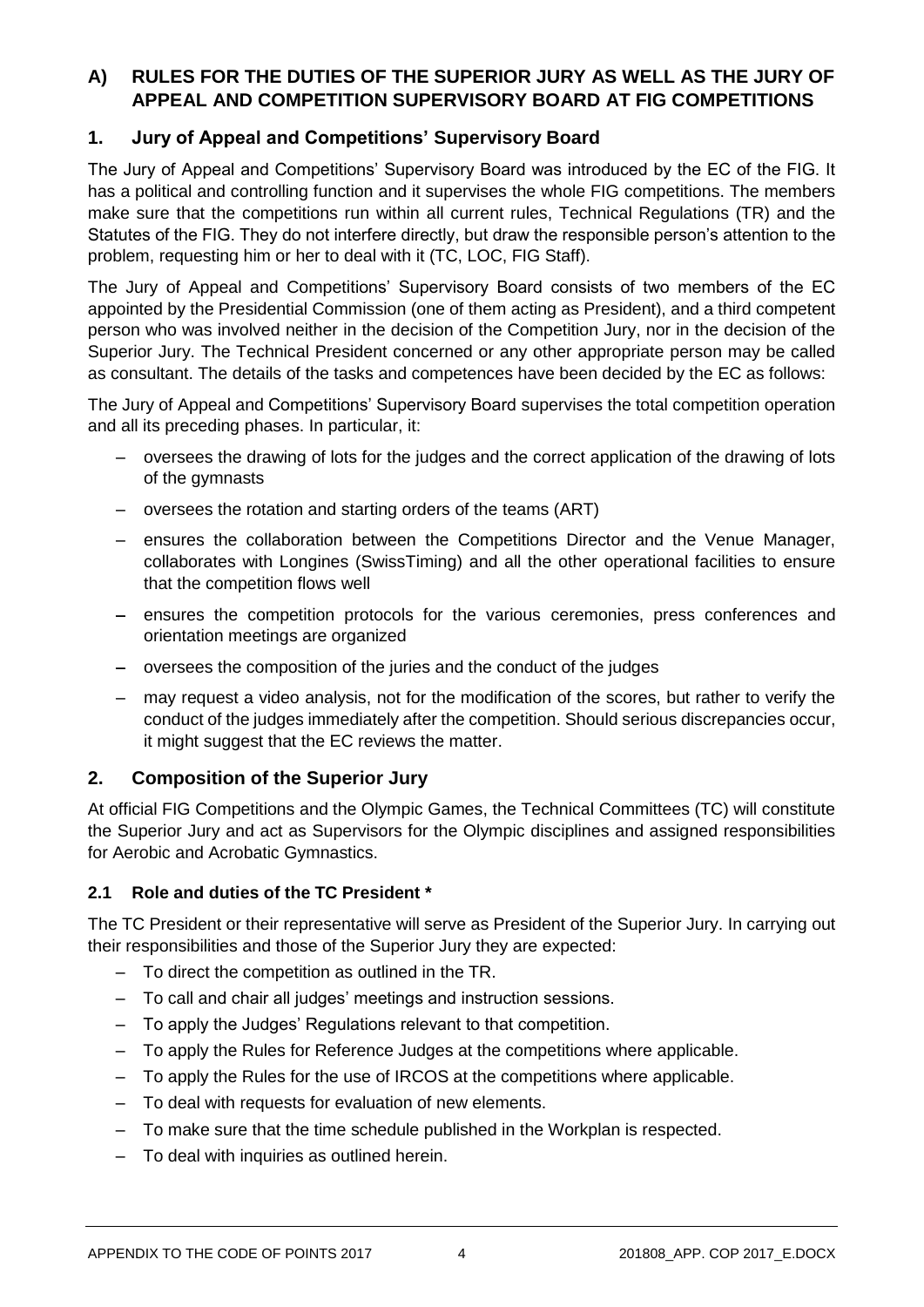- In cooperation with the members of the Superior Jury, to issue warnings or to replace any person acting in any judging capacity who is considered to be unsatisfactory or to have broken his/her oath.
- To conduct a global video analysis (post competition) with the TC to determine errors in judgment and to submit the results of the judges' evaluation for possible sanction to the FIG Disciplinary Commission or to issue warnings (see General Judges Rules and Code of Discipline).
- To supervise the measurement of the apparatus specifications according to the FIG Apparatus Norms.
- In unusual or special circumstances to nominate a judge to the competition
- To control the work of the Supervisors and intervene if deemed necessary. Except in case of an inquiry, time or line errors, generally no change of score is allowed after the score has been flashed on the score board.
- To submit a report to the EC, which must be sent to the FIG Secretary General as soon as possible, but no later than 30 days after the event, which contains the following:
	- $\circ$  General remarks about the competition including special occurrences and conclusions for the future
	- o Detailed list of all interventions (score changes before and after publication)
	- o Technical analyses of the D-Judges' scores
	- o Detailed analyses of the judges' performance including proposals for rewarding the best judges and sanctions against the judges who failed to meet expectations.

\* See below for specificities for all disciplines

# **2.2 Role and duties of the TC Members \***

During each phase of the competition, the members of the TC or those individuals designated will serve as members of the Superior Jury and Supervisors. Their responsibilities include:

- To participate in the direction of the judges' meetings and instruction sessions and guide the judges to perform the correct work on their respective apparatus
- To apply the "Judges' Regulations" control with fairness, consistency and completely in accordance with the currently valid regulations and criteria
- To apply the Rules for Reference Judges at the competitions where applicable
- To apply the Rules for the use of IRCOS at the competitions where applicable
- To oversee the total evaluation and the final score for each exercise
- To assure that the gymnast is given the correct score for his/her performance or intervene as ruled herein
- To check the apparatus used at training, warm-up and competition with the FIG Apparatus Norms
- To conduct the Post Competition Video Review and analyze the Execution (E) and Difficulty (D) scores of the judges including the Reference Judges (R-Judges), where applicable. These Control Scores shall be basis of the Review where the Judges' Evaluation Program (JEP) system is used.

\*See below for specificities for all disciplines

## **2.3 Procedures for all interventions (except inquiries)**

Intervention of the Supervisors can only be made through the President of the Superior Jury.

In case of an intervention, the President of the Superior Jury must contact the judges concerned and inform them of the score given by the Supervisor. The judges have the choice to change their score. In case judges decide not to change the score, the President of the Superior Jury may overrule them.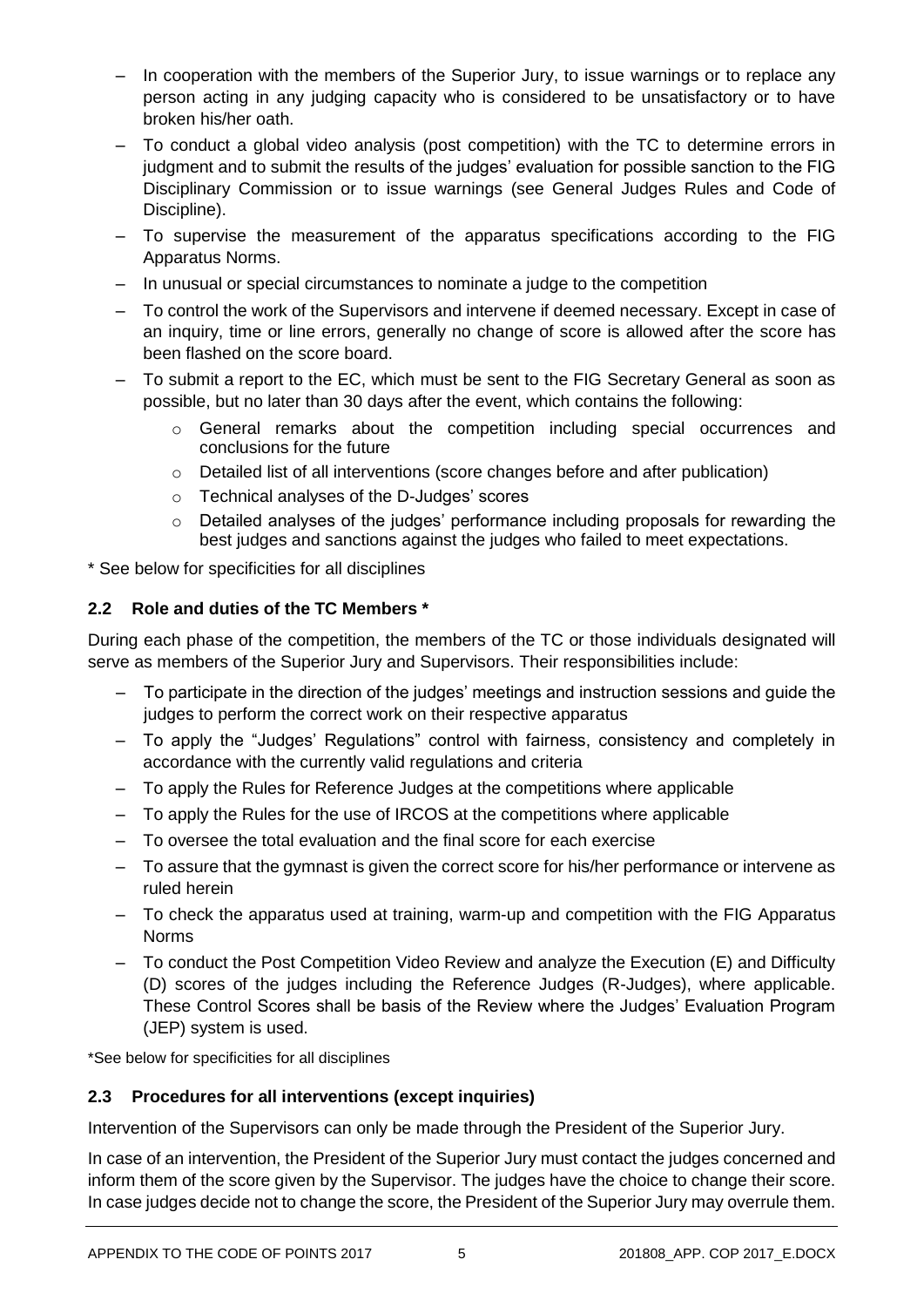The President of the Superior Jury shall keep a record of all interventions and all changes of scores. This must be included in the report of the event.

# *2.3.1 D-Score*

Intervention of the Supervisors for the D-Score shall take place:

- In case of an inquiry by the coach for their own gymnast.
- In case of deviation between the Supervisor's score and the judges' D-Score as outlined in the specifications for each discipline.

# *2.3.2 E-Score and A-Score – Impossible Scores*

Intervention of the Supervisors for the E-, or A-Score shall take place only in case of impossible score.

An impossible score is defined as follows:

## *When penalties/compulsory deductions\* are higher than the individual judge`s score:*

Maximum score: 10.00 pts Penalty/Compulsory deductions (e.g. fall ART): 1.0 pts



Impossible scores

\* e.g. of Penalty/Compulsory deductions: (these are only a few examples, the list is not meant to be complete.)

- $-$  ART Fall 1.00 pts;
- RG Loss of apparatus 0.50/0.70/1.00 pts. Finishing without the music and the apparatus 1.0 pts;
- TRA Touch other than the bed during a routine 0.50 pts, Verbal or other signs from coach 0.30 pts each;
- ACRO Fall 1.00 pts, Missing time in balance elements 0.30 each second;
- $-$  AER Fall 0.50 pts, etc.

## *When obviously a judge entered the deductions and not the score or vice-versa:*

Scores: (1.9) 8.2 8.0 8.1 7.9

Impossible score (should be 8.1)

## *2.3.3 E-Score and A-Score – Possible Scores*

## *When the scores have a big difference:*



Score must be accepted without interference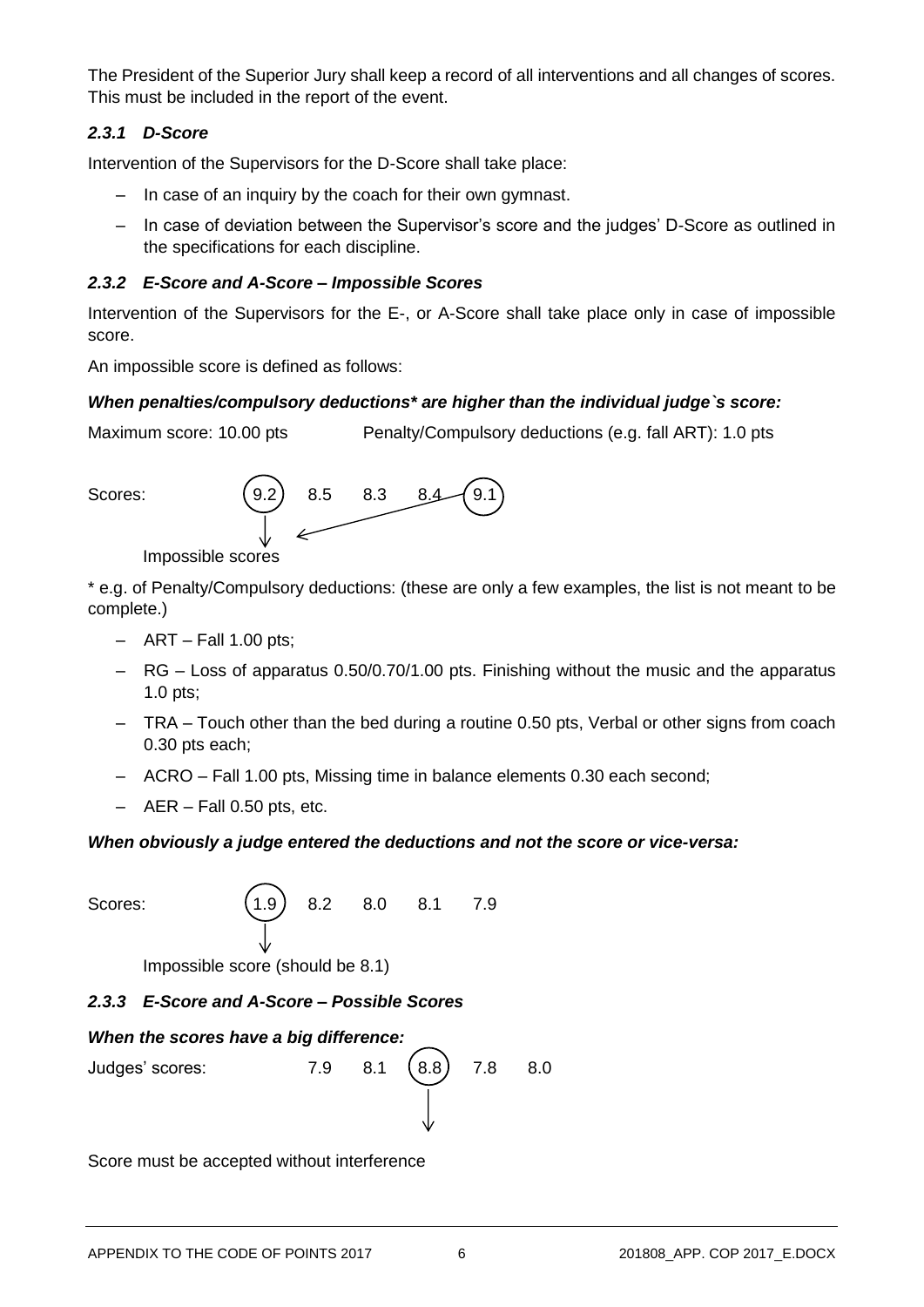# *2.3.4 D-Score/E-Score or Final Score (according to the disciplines)*

## *When a penalty is missed or not applied correctly by the person in charge:*

## **Examples**

- Line penalties
- Time penalties
- Attire penalties
- Disciplinary (behaviour) deductions

All scores not included in the principles above, will be considered as possible scores, even if the differences between the judges' scores are too big as shown below.

## *2.3.5 Automatic correction of deviations*

ART / RG / TRA / AER / ACRO (R-Judges) *See "Rules for Reference Judges"*

## *2.3.6 Prevention of publication of impossible scores on the scoreboards and TV*

In order to be able to intervene before the final score is released to the public, the respective Supervisor and the President of Superior Jury is given the possibility to stop the publication of the final score and to block the result system in order to intervene. For this purpose, the result system shall provide a clearly marked **stop** device or key which must be activated by either the Supervisor or the President of the Superior Jury within 10 (ten) seconds after the last score appeared.

Should the publication of the score not have been stopped within 10 seconds, the score is released automatically. The result system shall block automatically in case of non-allowed deviations between the D-Scores of the judges' panel and the D-Score of the Supervisor as described in the clarifications specific for each discipline here below as well as in the case of a deviation of more than 2.00 pts between any score given within a specific panel.

#### **2.4 Procedures for inquiries**

- 2.4.1 The inquiry is received by the person and place defined in the respective discipline.
- 2.4.2 This person immediately informs the Event Coordinator and the President of the Superior Jury.
- 2.4.3 The Event Coordinator immediately informs Longines (SwissTiming) and the speaker.
- 2.4.4 The President of Superior Jury decides when the inquiry shall be dealt with (either at the end of the Rotation or Group for Qualifications or before the score of the following gymnast is shown for all Finals) and informs the Event Coordinator. The Event Coordinator informs Longines (SwissTiming) and the speaker.
- 2.4.5 The inquiry shall activate a video review of the exercise by an independent and neutral panel composed of the President of the Superior Jury and 2 Members of the Superior Jury who were not involved in the generation /creation/review of the original score. The panel will also take into consideration the score given by the respective Supervisor. The decision of the panel is final and cannot be appealed. If the score of the panel is equal to the D-Score, the appeal shall be rejected; if the score of the panel is different than the D-Score, the original D-Score shall be replaced with the score of the panel. The President of the Superior Jury shall inform the Event Coordinator. The Event Coordinator informs Longines (SwissTiming) and the speaker.
- 2.4.6 In the case the score is changed, the President of the Superior Jury informs the Supervisor and the D-Judges concerned.
- 2.4.7 The President of the Superior Jury shall keep a record of all inquiries and decisions taken.
- 2.4.8 The modified score must be given immediately to Longines (SwissTiming), the Event Coordinator and the speaker.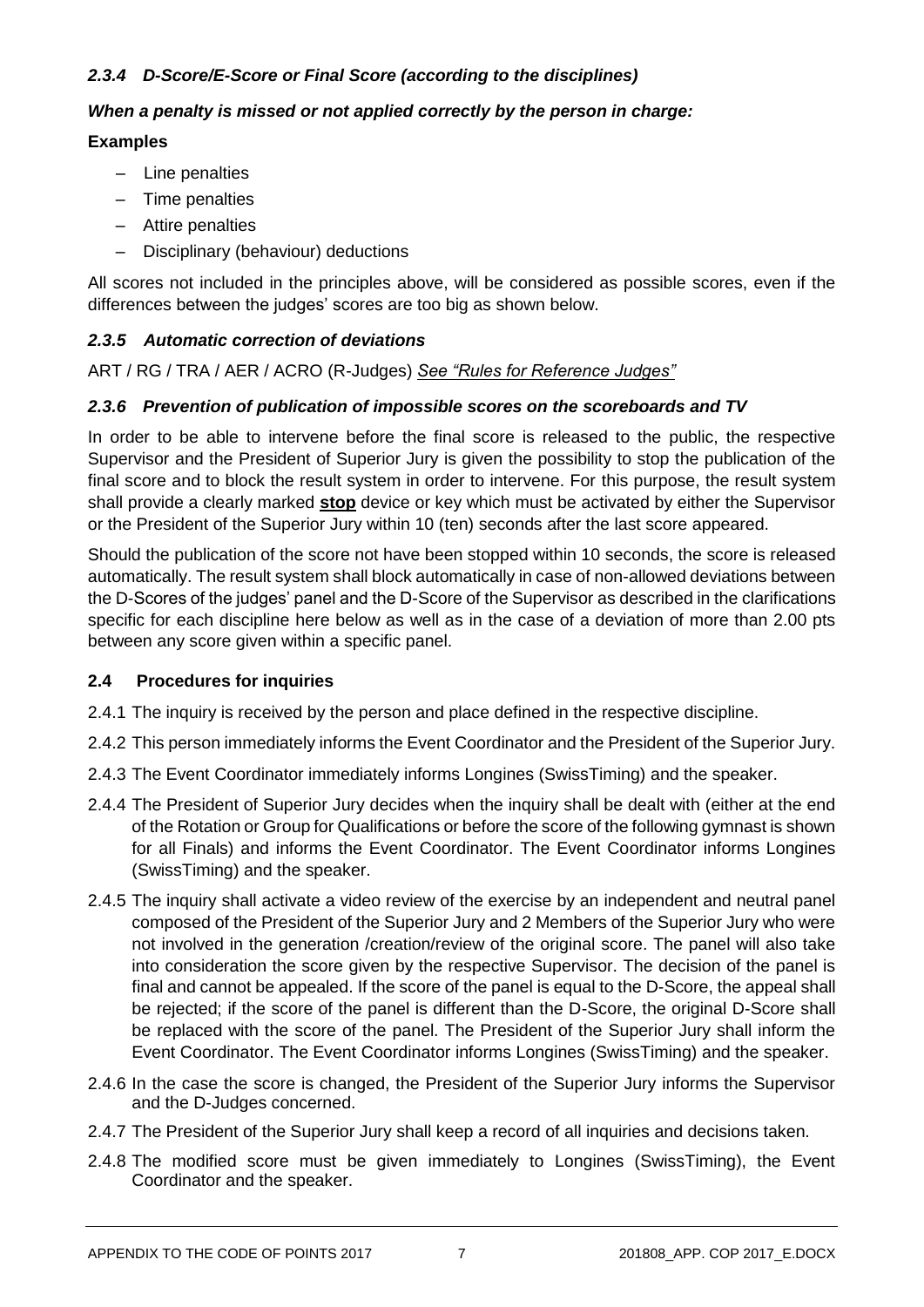# **3. Clarifications specific for Artistic Gymnastics (MAG and WAG)**

The TC Presidents are also responsible for the following:

- To deal with requests for raising the Horizontal Bar, Rings, or Uneven Bars, leaving the competition area, and other issues that may arise.
- To approve repetition of the exercise without deduction due to broken handguard.

The TC Members also have the following responsibilities:

- The Supervisors (one Supervisor per apparatus for Qualification, Team Final and All-Around Final and two per apparatus for Apparatus Finals) shall, first of all, judge and supervise the D-Score. The Supervisors' D-Score must be registered in the result system (e.g. Longines / SwissTiming). The Supervisors shall first type in their score, before the result system allows them to see the final and individual judges' scores.
- To record the entire exercise content in symbol notation.
- To calculate the D-Score (Control Scores) for the purpose of evaluation of the D-Panels.
- Intervention of the Supervisors for the D-Score shall take place in case the Supervisors D Score is lower than 0.50 or more than the D-score of the D-judges. In case that the Supervisors D score is higher than the D-score of the D-judges, the Supervisor must intervene in the various phases of the competition as follows (If an electronic system is available, the system shall block automatically):

## *Qualifications*

- If the D-jury score is lower than the AS score by 0.50 or more
- If the D-jury score is higher than the AS score by 0.30 or more

## *Individual All-Around Final*

- If the D-jury score is lower than the AS score by 0.50 or more
- If the D-jury score is higher than the AS score by 0.20 or more

#### *Team Finals*

- If the D-jury score is lower than the AS score by 0.50 or more
- If the D-jury score is higher than the AS score by 0.20 or more

#### *Apparatus Finals*

- If the D-jury score is lower than the AS score by 0.50 or more
- If the D-jury score is higher than the AS score by 0.10 or more

## **Tolerances for D-Scores – Examples**

#### *Qualifications*

| Examples | AS Score | D Jury Score | Outcome        |
|----------|----------|--------------|----------------|
|          | 6.50     | 6.00         | <b>Blocked</b> |
| 2        | 6.00     | 6.30         | <b>Blocked</b> |
| 3        | 6.00     | 6.20         | <b>OK</b>      |
| 4        | 6.50     | 6.20         | <b>OK</b>      |
| 5        | 5.50     | 5.10         | OK             |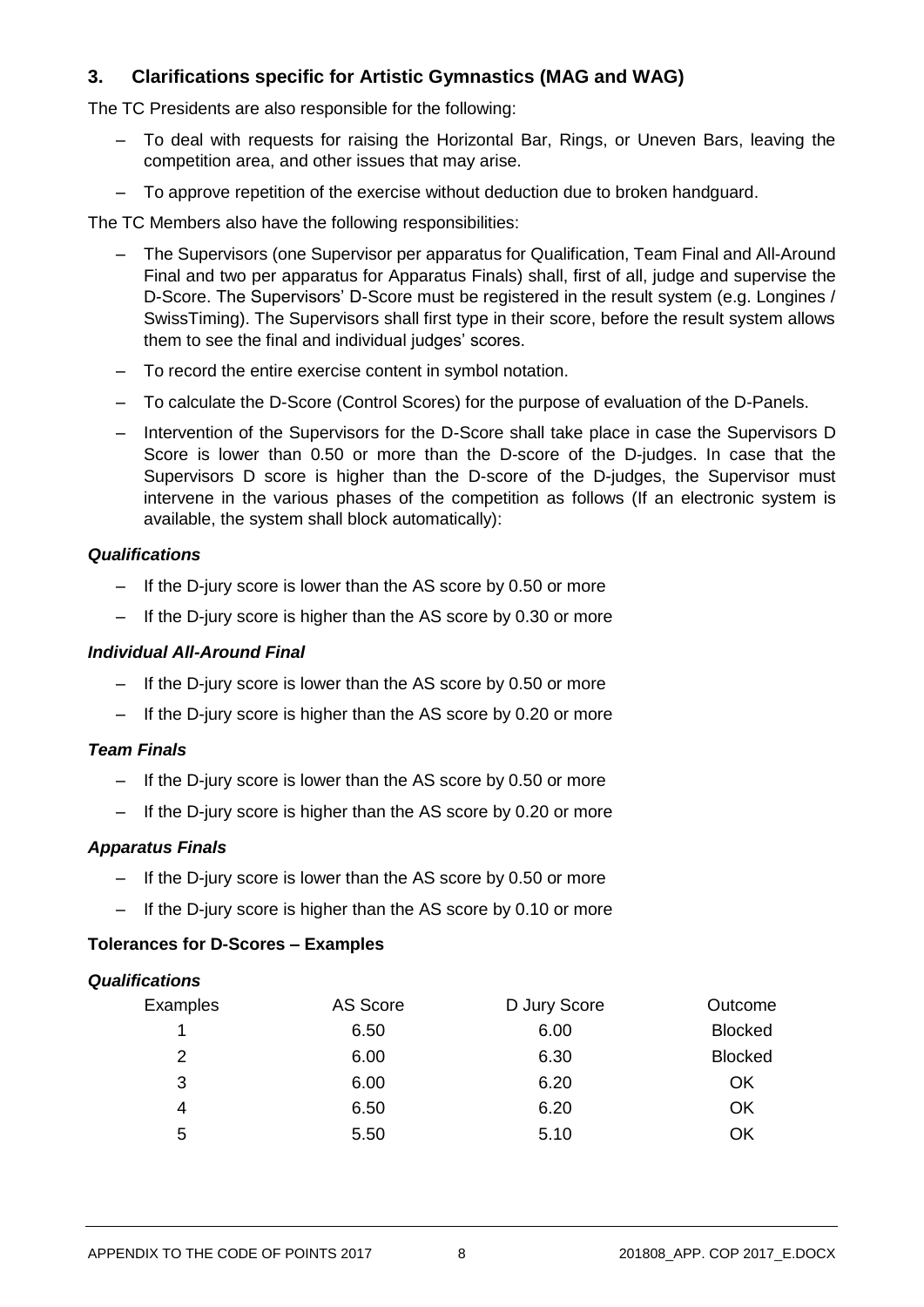# *Individual All-Around Final and Team Finals*

| Examples                | AS Score | D Jury Score | Outcome        |
|-------------------------|----------|--------------|----------------|
|                         | 6.50     | 6.00         | <b>Blocked</b> |
| 2                       | 6.50     | 6.10         | <b>OK</b>      |
| 3                       | 5.60     | 5.80         | <b>Blocked</b> |
| 4                       | 6.00     | 6.10         | <b>OK</b>      |
| 5                       | 5.10     | 5.40         | <b>Blocked</b> |
| <b>Apparatus Finals</b> |          |              |                |
| Examples                | AS Score | D Jury Score | Outcome        |
|                         | 6.50     | 6.00         | <b>Blocked</b> |
| 2                       | 6.50     | 6.10         | OK             |
| 3<br>5.60               |          | 5.70         | <b>Blocked</b> |
| 4                       | 6.00     | 6.30         | <b>Blocked</b> |
| 5                       | 6.70     | 6.40         | OK             |

The interventions' procedures also include:

The intervention of the Supervisor through the President of the Superior Jury for either the D-and/or possibly the E-Scores shall activate a video review of the exercise by an independent and neutral panel. (i.e. composed of persons who were not involved in the generation/creation/review of the original score) The panel is set up of the President of the Superior Jury and 2 independent Supervisors not involved in the D-, or E-Score or its supervision.

# **4. Clarifications specific for Rhythmic Gymnastics**

The 6 RG TC members have a function as Supervisors as follows:

If two judges' panels (panel A and B) are working simultaneously:

- $\circ$  1 TC member gives a Control Score for Difficulty subgroup D1 / D2 for Panel A
- o 1 TC member gives a Control Score for Difficulty subgroup D3 / D4 for Panel A
- $\circ$  1 TC member gives a Control Score for Difficulty subgroup D1 / D2 for Panel B
- o 1 TC member gives a Control Score for Difficulty subgroup D3 / D4 for Panel B
- $\circ$  1 TC member gives a Control Score for Execution (E1, E2, Artistic faults) for panel A and B
- o 1 TC member gives a Control Score for Execution (E3, E4, E5, E6, Technical faults) for panel A and B

If the competition does not run alternatively (1 panel only, e.g. Ind. Apparatus Finals):

- o 2 TC members give a Control Score for Difficulty subgroup D1 / D2
- o 2 TC members give a Control Score for Difficulty subgroup D3 / D4
- $\circ$  1 TC member gives a Control Score for Execution (E1, E2, Artistic faults)
- $\circ$  1 TC member gives a Control Score for Execution (E3, E4, E5, E6, Technical faults)

The D- and E-Scores are registered in the Longines (SwissTiming) System. The members of the Superior Jury (not President) shall first type in their score, before the result system allows them to see the final and individual judges' score.

## **D-Score**

Intervention of the Supervisors for the D-Score (D1/D2 and D3/D4) shall take place in case the Supervisors' D-Score is lower than the D-score of the D-judges; the tolerances between the D-Score and the Supervisors' D-Score have been defined based on the experiences made during the first semester of 2017. The Supervisors for D-Scores must intervene in the various phases of the competition as follows (if an electronic system is available, the system shall block automatically):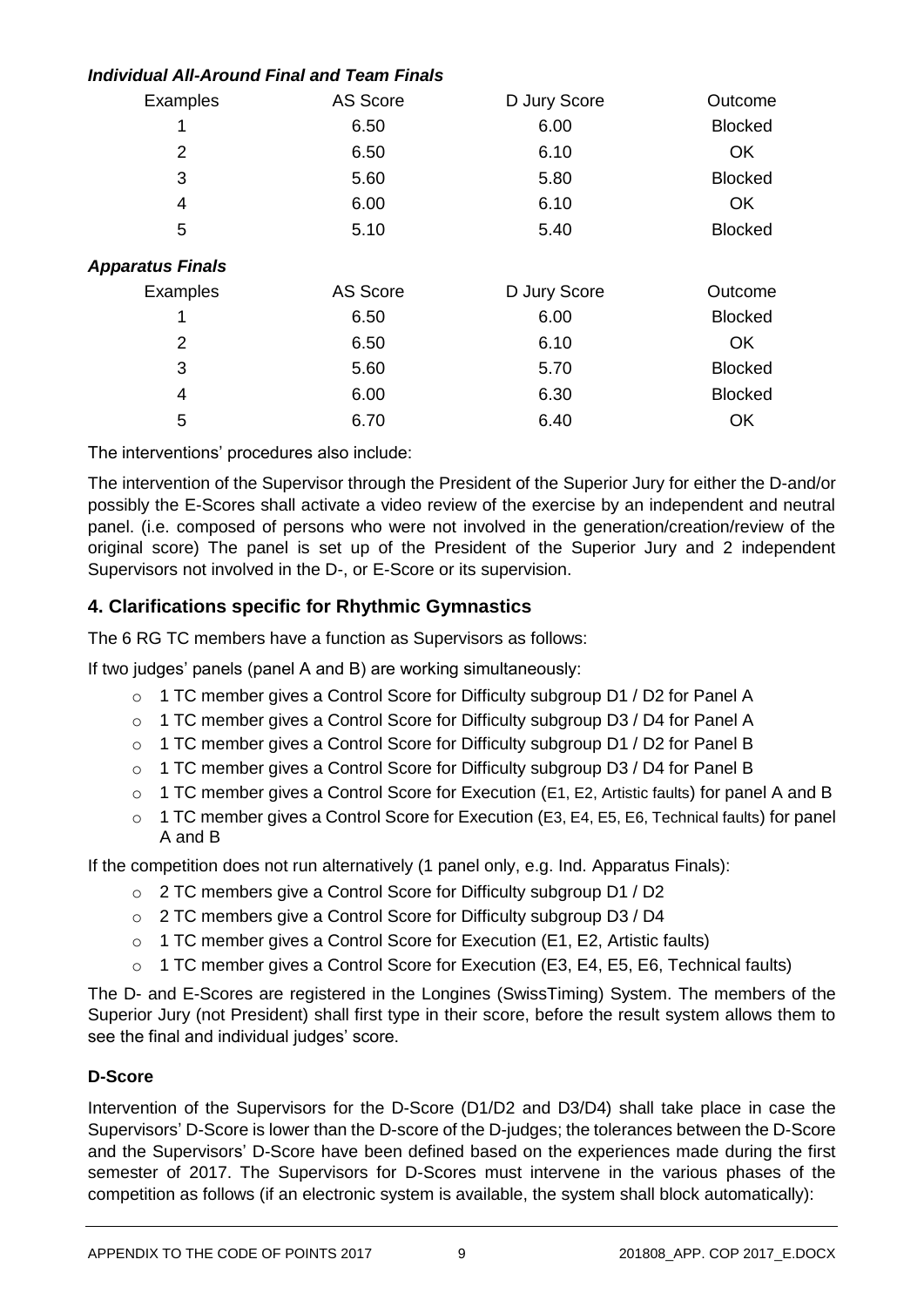The result system shall block automatically if the score of the Superior Jury is lower by more than 0.50 point than the score of the D1/D2 jury.

The same principle applies for D3/D4 jury.

# **E-Score**

Intervention of the Supervisor for the E-Score (Artistic faults) shall take place in case the Supervisor E-Deductions are lower or higher than the Deductions of the E1/E2-Judges; the tolerances between the E1/E2 Deductions and the correspondent Supervisor E-Deductions have been defined based on the experiences made during the first semester of 2017. The Supervisor for E-Score (Artistic faults) must intervene in the various phases of the competition as follows (if an electronic system is available, the system shall block automatically):

The Final E1/E2-Deductions (the first column) decides the maximum allowed delta (the second column) between the E1/E2-Deductions and the correspondent Supervisor E-Deductions:

| <b>Final E1/E2 Deductions</b> | Allowed delta between E1/E2-Deductions<br>and the correspondent Supervisor E-<br><b>Deductions</b> |
|-------------------------------|----------------------------------------------------------------------------------------------------|
| $0.00 - 1.00$                 | 0.20                                                                                               |
| More than 1.00                | 0.499                                                                                              |

The result system shall block automatically if the score of the Superior Jury is lower or higher by more than 0.50 point than the score of the ET Jury.

## **Position of Superior Jury (Head Table)**

| <b>Execution</b> | Difficulty | <b>Difficulty</b> | President of | <b>Difficulty</b> | <b>Difficulty</b> | Execution    |
|------------------|------------|-------------------|--------------|-------------------|-------------------|--------------|
| Supervisor       | Supervisor | Supervisor        | the Superior | Supervisor        | Supervisor        | Supervisor   |
| (panel A and     | (panel A)  | (panel A)         | Jury         | (panel B)         | (panel B)         | (panel A and |
| B)               |            |                   |              |                   |                   |              |

# **5. Clarifications specific for Trampoline Gymnastics**

The duties of the 6 TC members as Supervisors are as follows:

- If 2 judges' panels are working simultaneously:
	- o (IND/TUM/DMT) For each panel 2 TC members are responsible for the Control Score in Execution and 1 for the Control Score in Difficulty.
	- o (SYN) For each panel 2 TC members are responsible for the Control Score in Execution/per trampoline and 1 TC member shall give a Control Score in Difficulty.
- If the competition is not run "alternatively":
	- o (IND/TUM/DMT) 3 TC members are responsible for the Control Score in Execution and 1 TC member for the Control Score in Difficulty
	- o (SYN) 2 TC member is responsible for the Control Score in Execution/per Trampoline and 1 TC members for the Control Score in Difficulty.

## **5.1 D-Score**

The respective Supervisors must intervene through the President of the Superior Jury when their D-Score is different than the score of the D-Judges. Difficulty in TRA must be exact. No deviations between the scores are allowed.

## **5.2 E-Score**

There are no Reference Judges in all TRA disciplines.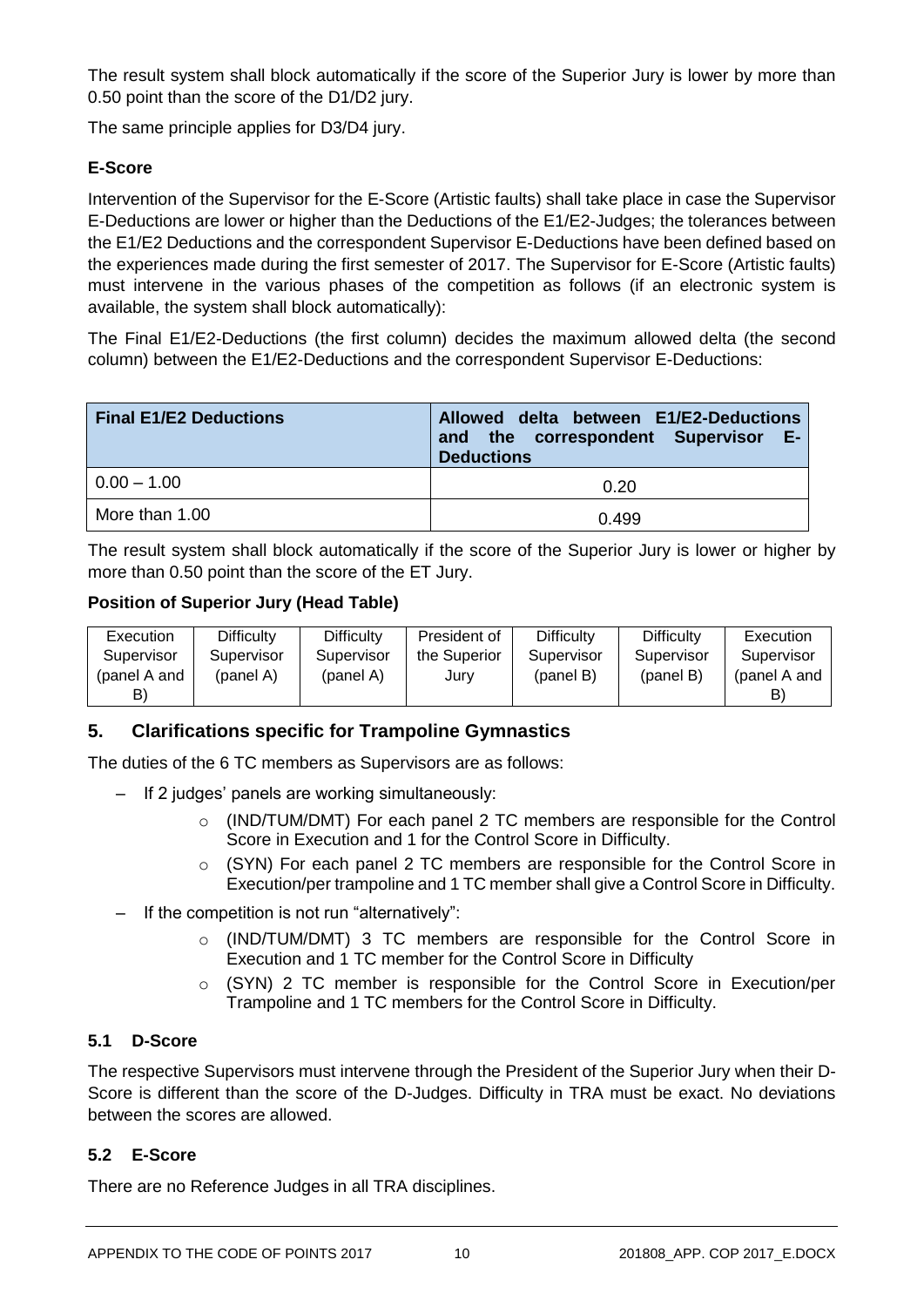# **5.3 Role of the Chair of Judges' Panel**

The role of the Chair of Judges' Panel (CJP) is defined in the COP.

## **5.4 Position of the Superior Jury (Head Table)**

| Execution  | Execution  | <b>Difficulty</b> | President | Difficulty | Execution  | Execution  |
|------------|------------|-------------------|-----------|------------|------------|------------|
| Supervisor | Supervisor | Supervisor        | of the    | Supervisor | Supervisor | Supervisor |
| (panel 1)  | (panel 1)  | (pane 1)          | Superior  | (panel 2)  | (pane 2)   | (panel 2)  |
|            |            |                   | Jurv      |            |            |            |

# **6. Clarifications specific for Aerobic Gymnastics**

The duties of the 6 TC members are as follows:

- 2 TC members act as Supervisors and are responsible for the Control Score in Difficulty
- 2 TC members act as Supervisors and are responsible for the Control Score in Artistic
- 2 TC members act as Supervisors and are responsible for the Control Score in Execution

## **6.1 D-Score**

D-Scores are given by the two D-Judges and the CJP who agree on one score. This score is final and there shall be no intervention of the Superior Jury except in case of an inquiry.

## **6.2 A-Score and E-Score**

Rules for Reference Judges will apply.

#### **6.3 Position of Superior Jury (Head Table)**

| Execution<br>Supervisor | Artistic<br>Supervisor | President of<br>the Superior<br>Jury | <b>Difficulty</b><br>Supervisor | <b>Difficulty</b><br>Supervisor | Execution<br>Supervisor | Artistic<br>Supervisor |
|-------------------------|------------------------|--------------------------------------|---------------------------------|---------------------------------|-------------------------|------------------------|
|-------------------------|------------------------|--------------------------------------|---------------------------------|---------------------------------|-------------------------|------------------------|

## **7. Clarifications specific for Acrobatic Gymnastics**

The duties of the 6 TC members are as follows:

- 2 TC members act as Supervisors and are responsible for the Control Score in Execution
- 2 TC members act as Supervisors and are responsible for the Control Score in Artistry
- 2 TC members act as Supervisors and are responsible for the Control Score in Difficulty

#### **7.1 D-Score**

The D-Supervisors must intervene through the President of the Superior Jury when the score of the D-Judges and the score of the D-Supervisors is different. Difficulty in ACRO must be exact. No deviations between the scores are allowed.

The D-Supervisors must intervene through the President of the Superior Jury when a time fault is not deducted correctly by the D-Judges. If the D-Judges and the D-Supervisor do not agree, the President of the Superior Jury will take the final decision.

#### **7.2 A-Score and E-Score**

Rules for Reference Judges will apply.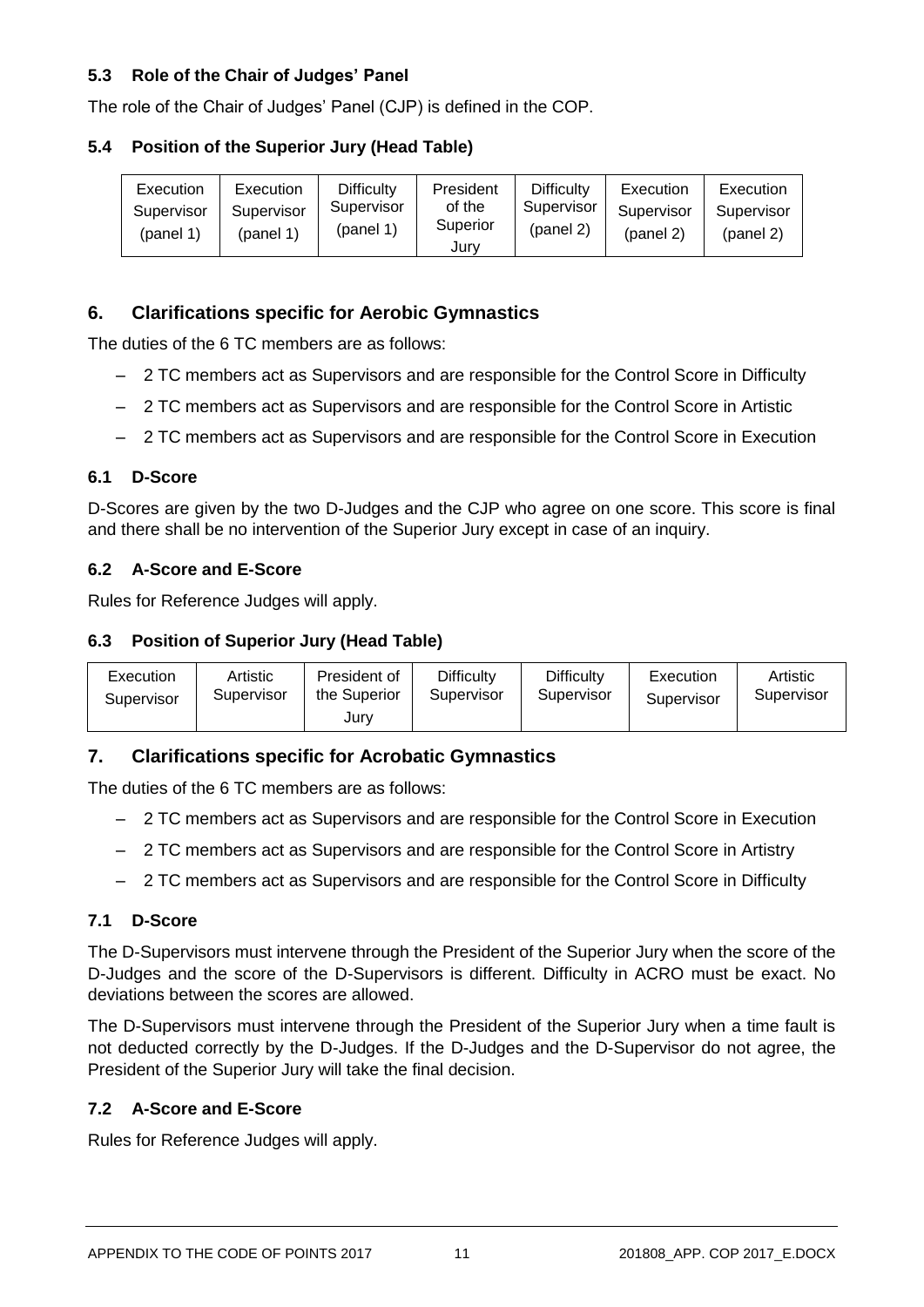# **7.3 Position of the Superior Jury (Head Table)**

| Execution  | Artistic   | President of | <b>Difficulty</b> | <b>Difficulty</b> | Execution  | Artistic   |
|------------|------------|--------------|-------------------|-------------------|------------|------------|
| Supervisor | Supervisor | the Superior | Supervisor        | Supervisor        | Supervisor | Supervisor |
|            |            | Jurv         |                   |                   |            |            |

August 2017

# **FEDERATION INTERNATIONALE DE GYMNASTIQUE**

 $A \neq -$ 

**President Contract Contract Contract Contract Contract Contract Contract Contract Contract Contract Contract Contract Contract Contract Contract Contract Contract Contract Contract Contract Contract Contract Contract Co** 

Morinari WATANABE, **André F.GUEISBUHLER,**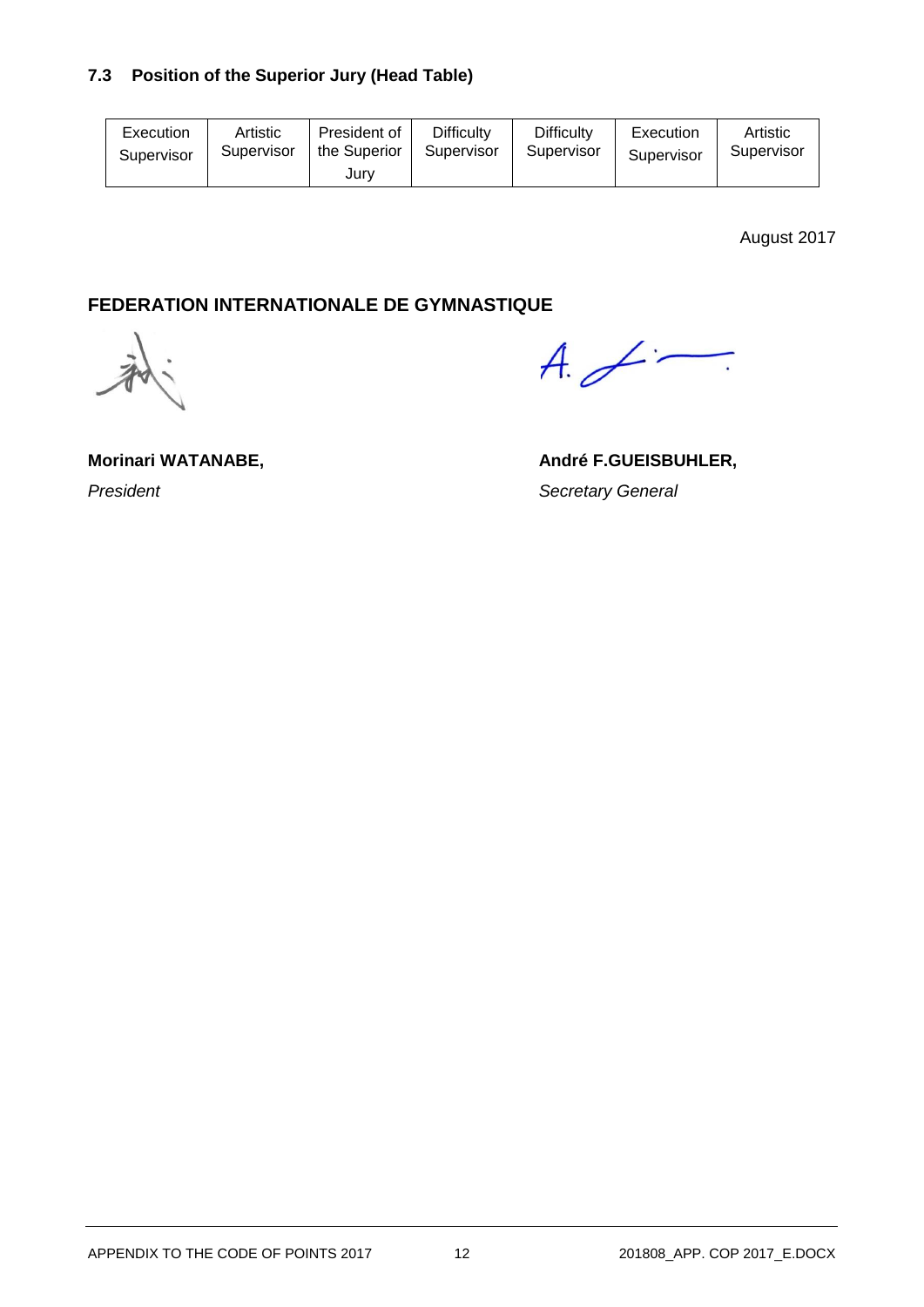# **B) RULES FOR REFERENCE JUDGES**

# **INTRODUCTION**

The Reference Judges' System (RJS) has been introduced to establish an automatic and timesaving correction system in case of problems with E- and A-Scores. The FIG's decision to introduce R-Judges comes in an effort to uphold greater sport justice in competition. By creating a control body completely independent of the traditional judges' panel, the FIG intends to correct any unintentional or intentional severe mistakes.

# **1. Principles**

- In Artistic Gymnastics the R-Judges will be used for Execution. The R-Judges (2 per jury) will judge all apparatus in all parts of the respective competitions (Qualifications, Individual All-Around, Apparatus Finals and Team Final; where applicable).
- In Rhythmic Gymnastics the R-Judges will be used for Execution (E3-E6, technical faults). The R-Judges will judge all apparatus in all parts of the respective competitions for individuals and for groups.
- In Trampoline Gymnastics (all disciplines) there are no R-Judges.
- In Aerobic Gymnastics the R-Judges will be used for Execution and Artistic. The R-Judges (2 in each E-Jury and 2 in each A-Jury) will judge all exercises in all parts of the respective competitions for individuals, pairs, trios, groups, AERO step and AERO dance.
- In Acrobatic Gymnastics the R-Judges will be used for Execution and Artistic. The R-Judges (2 in each E-Jury and 2 in each A-Jury) will judge all exercises in all parts of the respective competitions for pairs and groups.

# **2. Detailed calculation system and examples**

In the RJS, a comparison between the E-Jury Score and the RE-Score is made. In case the delta between these two scores **exceeds** the pre-defined allowed tolerances (see tables below), the average of the RE- and E-Jury Scores forms the "final" E-Score and replaces the E-Jury Score.

# **2.1 Artistic Gymnastics**

The RE-Score (the first column) decides the maximum allowed delta (the second column) between the RE-Score and the E-Jury Score:

| <b>RE-Score</b> | Allowed delta between RE-Score and E-Jury<br><b>Score</b> |
|-----------------|-----------------------------------------------------------|
| $9.600 - 10.00$ | $0.05$ pts                                                |
| $9.400 - 9.599$ | $0.10$ pts                                                |
| $9.000 - 9.399$ | $0.15$ pts                                                |
| $8.500 - 8.999$ | $0.20$ pts                                                |
| $8.000 - 8.499$ | $0.30$ pts                                                |
| $7.500 - 7.999$ | $0.40$ pts                                                |
| $0.000 - 7.499$ | $0.50$ pts                                                |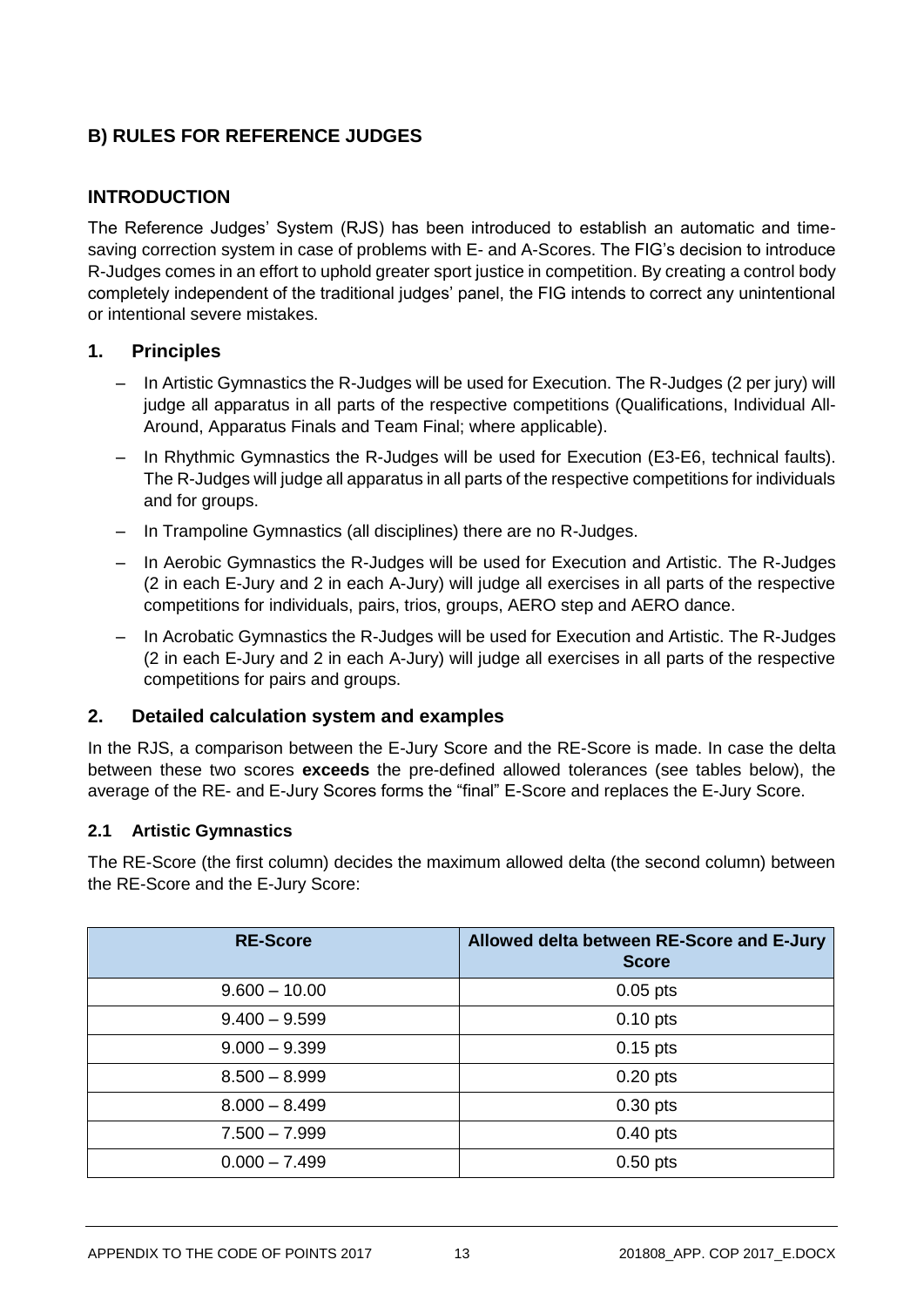In case the delta is equal to or less than the allowed tolerance, the score of the E-Jury stands; in case the delta is greater than the allowed tolerance the average of the RE- and E-Jury Scores form the "final" E-Score.

| E <sub>1</sub> | E <sub>2</sub>                         | E <sub>3</sub> | E4     | E <sub>5</sub>   |  | <b>E Jury Score</b> |          | RE <sub>1</sub> | RE <sub>2</sub> | <b>RE Score</b>      |
|----------------|----------------------------------------|----------------|--------|------------------|--|---------------------|----------|-----------------|-----------------|----------------------|
| 8,8            | 9.0                                    | 9.0            | 8.9    | 9.2 <sup>2</sup> |  | 8.966               |          | 9.1             | 9.2             | 9.150                |
|                | Delta: 0.183 pts $\blacktriangleright$ |                |        |                  |  |                     |          |                 |                 |                      |
|                | <b>E-Jury Score</b>                    |                |        | <b>RE-Score</b>  |  |                     |          |                 |                 | <b>Final E-Score</b> |
|                | 8.966                                  |                | $\div$ | 9.150            |  | $=$                 | 18.117/2 | $=$             |                 | 9.058                |

*Calculation of the "Final" E-Score (in case of too large delta):*

#### **Exceptions**

In case the gap between the scores of the 2 RE-Judges is bigger than pre-defined tolerances (see table below), the RE-Score is not taken into account at all (i.e. the calculation of the E-Score is made the "traditional" way and the E-Jury Score stands).

The E-Jury Score (the first column) decides the maximum allowed gap (the second column) between the two RE-Judges:

| <b>E-Jury Score</b> | Allowed gap between RE1 and RE2 |
|---------------------|---------------------------------|
| $9.600 - 10.000$    | $0.00$ pts                      |
| $9.400 - 9.599$     | $0.10$ pts                      |
| $9.000 - 9.399$     | $0.20$ pts                      |
| $8.500 - 8.999$     | $0.30$ pts                      |
| $8.000 - 8.499$     | $0.40$ pts                      |
| $7.500 - 7.999$     | $0.50$ pts                      |
| < 7.500             | $0.60$ pts                      |

#### **2.2 Rhythmic Gymnastics**

#### *2.2.1 E-Deductions*

The RE Deductions (the first column) decide the maximum allowed delta (the second column) between the respective RE Deductions and the E3-E6 Jury Deductions:

| <b>RE Deductions</b> | Allowed delta between RE Deductions and<br><b>E3-E6 Jury Deductions</b> |
|----------------------|-------------------------------------------------------------------------|
| $0.00 - 0.50$        | 0.00                                                                    |
| $0.51 - 0.80$        | 0.10                                                                    |
| $0.81 - 1.30$        | 0.20                                                                    |
| $1.31 - 2.30$        | 0.30                                                                    |
| $2.31 - 3.50$        | 0.40                                                                    |
| $3.51 - 4.70$        | 0.50                                                                    |
| $4.71 - 10.00$       | 0.60                                                                    |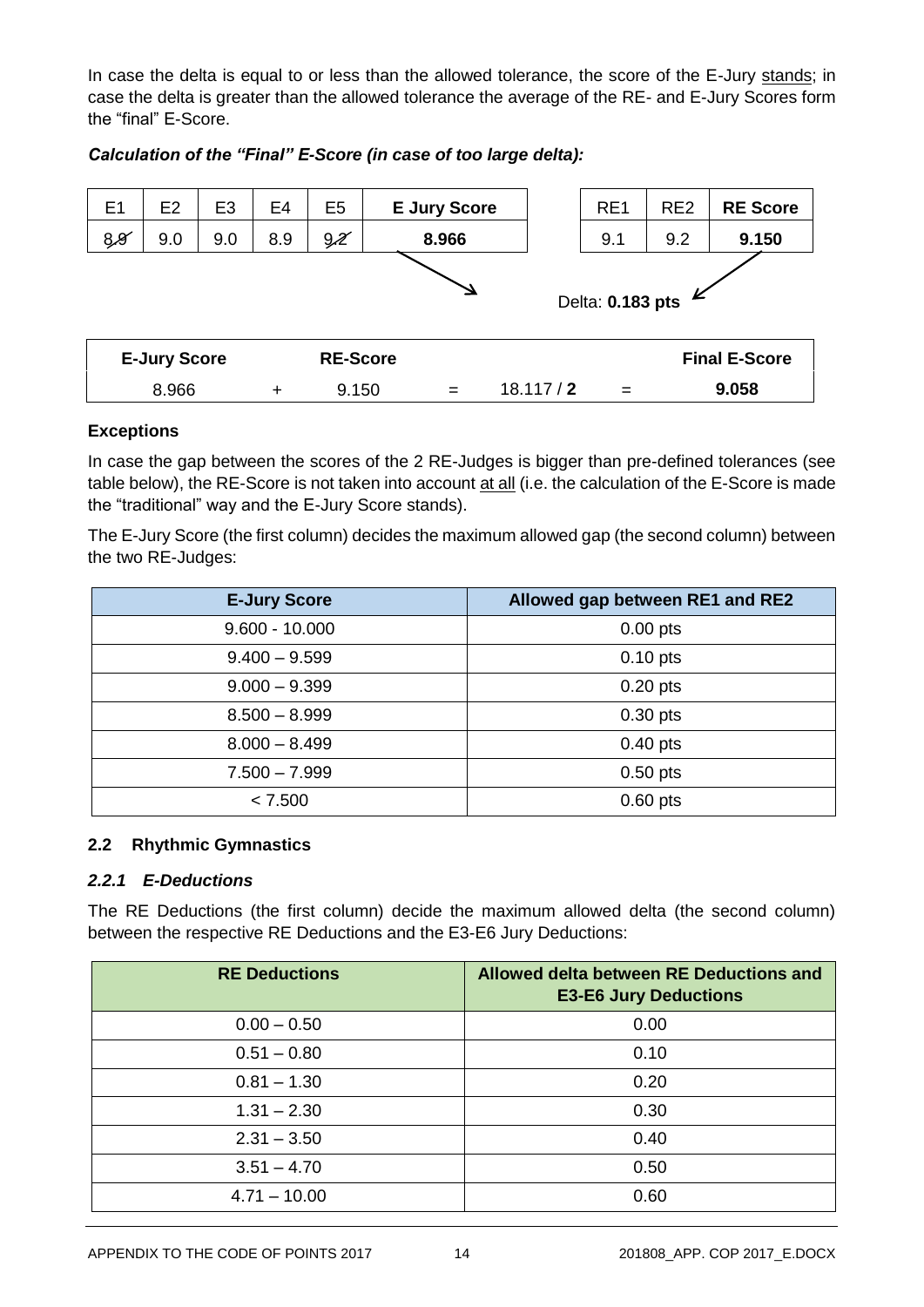In case the delta is equal to or less than the allowed tolerance, the score of the E-Jury stands; in case the delta is greater than the allowed tolerance the average of the RE- and E-Jury Deductions forms the "final" E-Score.

## *Calculation of the E3 – E6 Deductions (in case of too large delta):*

#### **E3 – E6 Deductions**

| E1/E2 | E <sub>3</sub> | E4   | E5   | E6   | E3-E6 Final<br><b>Deductions</b> | RE <sub>1</sub> | RE <sub>2</sub> | <b>RE</b> Final<br><b>Deductions</b> |
|-------|----------------|------|------|------|----------------------------------|-----------------|-----------------|--------------------------------------|
| 1.30  | 2.20           | 2.00 | 1.80 | 1.90 | 1.95                             | .60             | .40             | 1.50                                 |

| E3-E6 Final<br>deductions | <b>RE-Final</b><br>deductions |     |        | <b>Final E3-E6</b><br><b>Deductions</b> |
|---------------------------|-------------------------------|-----|--------|-----------------------------------------|
| 1.95                      | 1.50                          | $=$ | 3.45/2 | 1.725                                   |

#### **Final E**

| iai E      |            |     |            |                |
|------------|------------|-----|------------|----------------|
| E1/E2      | $E3 - E6$  |     | Final E    | <b>Final E</b> |
| deductions | deductions |     | deductions | <b>Score</b>   |
| 1.30       | 1.725      | $=$ | 3.025      | 6.975          |

#### **Exceptions**

In case the gap between the deductions of the 2 RE-Judges is bigger than pre-defined tolerances (see table below), the RE Deductions are not taken into account at all (i.e. the calculation of the E3- E6 Deductions are made the "traditional" way and the E3-E6 Deductions stand).

The E3-E6 Deductions (the first column) decide the maximum allowed gap (the second column) between the two RE-Judges:

| <b>E3-E6 Deductions</b> | Allowed gap between RE1 and RE2 |
|-------------------------|---------------------------------|
| $0.00 - 0.50$           | 0.00                            |
| $0.51 - 0.80$           | 0.10                            |
| $0.81 - 1.30$           | 0.20                            |
| $1.31 - 2.30$           | 0.30                            |
| $2.31 - 3.50$           | 0.40                            |

#### **2.3 Aerobic Gymnastics**

The RE/RA-Score (the first column) decides the maximum allowed delta (the second column) between the respective RE/RA-Score and the E/A-Jury Scores:

| <b>RE/RA-Score</b> | Allowed delta between RE/RA-Scores and<br><b>E-/A-Jury Scores</b> |
|--------------------|-------------------------------------------------------------------|
| $9.000 - 10.00$    | $0.10$ pts                                                        |
| $8.000 - 8.999$    | $0.20$ pts                                                        |
| $7.500 - 7.999$    | $0.30$ pts                                                        |
| $0.000 - 7.499$    | $0.40$ pts                                                        |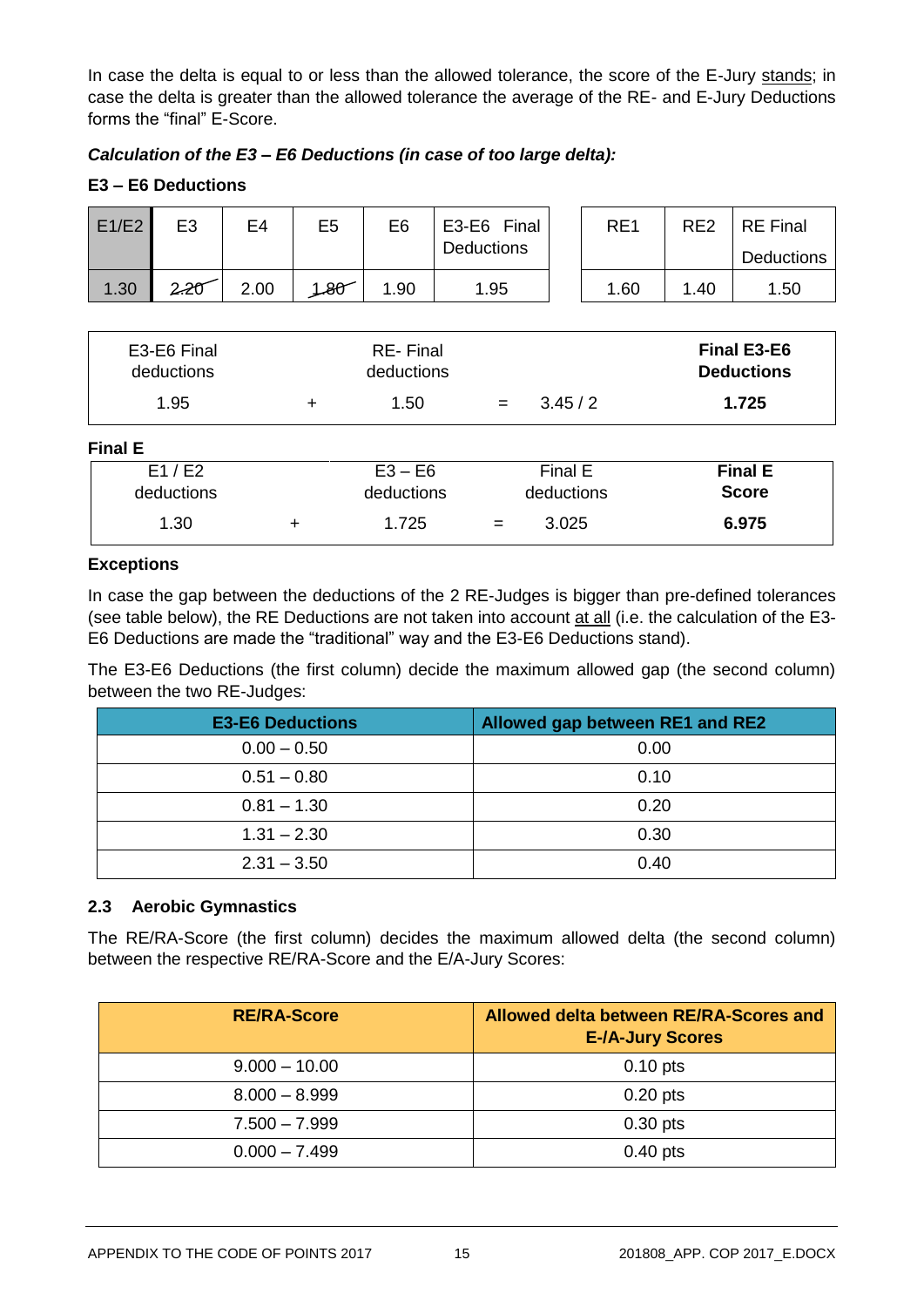In case the delta is equal to or less than the allowed tolerance, the score of the E/A-Jury stands; in case the delta is greater than the allowed tolerance the average of the RE/RA- and E/A-Jury Scores forms the "final" E/A-Score.

| E/A<br>1         | E/A<br>2     | E/A<br>3  | E/A<br>4     | E/A Jury<br><b>Score</b> |            | RE/RA<br>1 | RE/RA<br>2 | <b>RE/RA</b><br><b>Score</b> |
|------------------|--------------|-----------|--------------|--------------------------|------------|------------|------------|------------------------------|
| 8.6              | 8.7          | 8.8       | 8.9          | 8.750                    |            | 9.0        | 9.1        | 9.050                        |
| Delta: 0.300 pts |              |           |              |                          |            |            |            |                              |
|                  | E/A-Jury     |           | <b>RE/RA</b> |                          |            |            |            | <b>Final E/A-Score</b>       |
|                  | <b>Score</b> |           | <b>Score</b> |                          |            |            |            |                              |
|                  | 8.750        | $\ddot{}$ | 9.050        | $=$                      | 17.800 / 2 | $=$        |            | 8.900                        |

*Calculation of the "Final" E/A-Score (in case of too large delta):*

#### **Exceptions**

In case the gap between the scores of the 2 RE/RA-Judges is bigger than pre-defined tolerances (see table below), the RE/RA-Score is not taken into account at all (i.e. the calculation of the E/A - Scores are made the "traditional" way and the E/A-Jury Score stands).

The E/A-Jury Score (the first column) decides the maximum allowed gap (the second column) between the two RE/RA-Judges:

| <b>E/A-Jury Score</b> | Allowed gap between RE1/RE2 and RA1/RA2 |
|-----------------------|-----------------------------------------|
| $9.000 - 10.00$       | $0.10$ pts                              |
| $8.000 - 8.999$       | $0.20$ pts                              |
| $7.500 - 7.999$       | $0.30$ pts                              |
| $0.000 - 7.499$       | $0.40$ pts                              |

#### **2.4 Acrobatic Gymnastics**

The RE/RA-Score (the first column) decides the maximum allowed delta (the second column) between the respective RE/RA-Score and the E/A Jury Scores:

| <b>RE/RA-Score</b> | Allowed delta between RE/RA-Scores and E/A-<br><b>Jury Scores</b> |
|--------------------|-------------------------------------------------------------------|
| $9.700 - 10.00$    | $0.00$ pts                                                        |
| $9.400 - 9.699$    | $0.00$ pts                                                        |
| $8.900 - 9.399$    | $0.10$ pts                                                        |
| $8.000 - 8.899$    | $0.20$ pts                                                        |
| $7.000 - 7.999$    | $0.30$ pts                                                        |
| < 6.999            | $0.40$ pts                                                        |

In case the delta is equal to or less than the allowed tolerance, the score of the E/A-Jury stands; in case the delta is greater than the allowed tolerance the average of the RE/RA- and E/A-Jury Scores forms the "final" E/A-Score.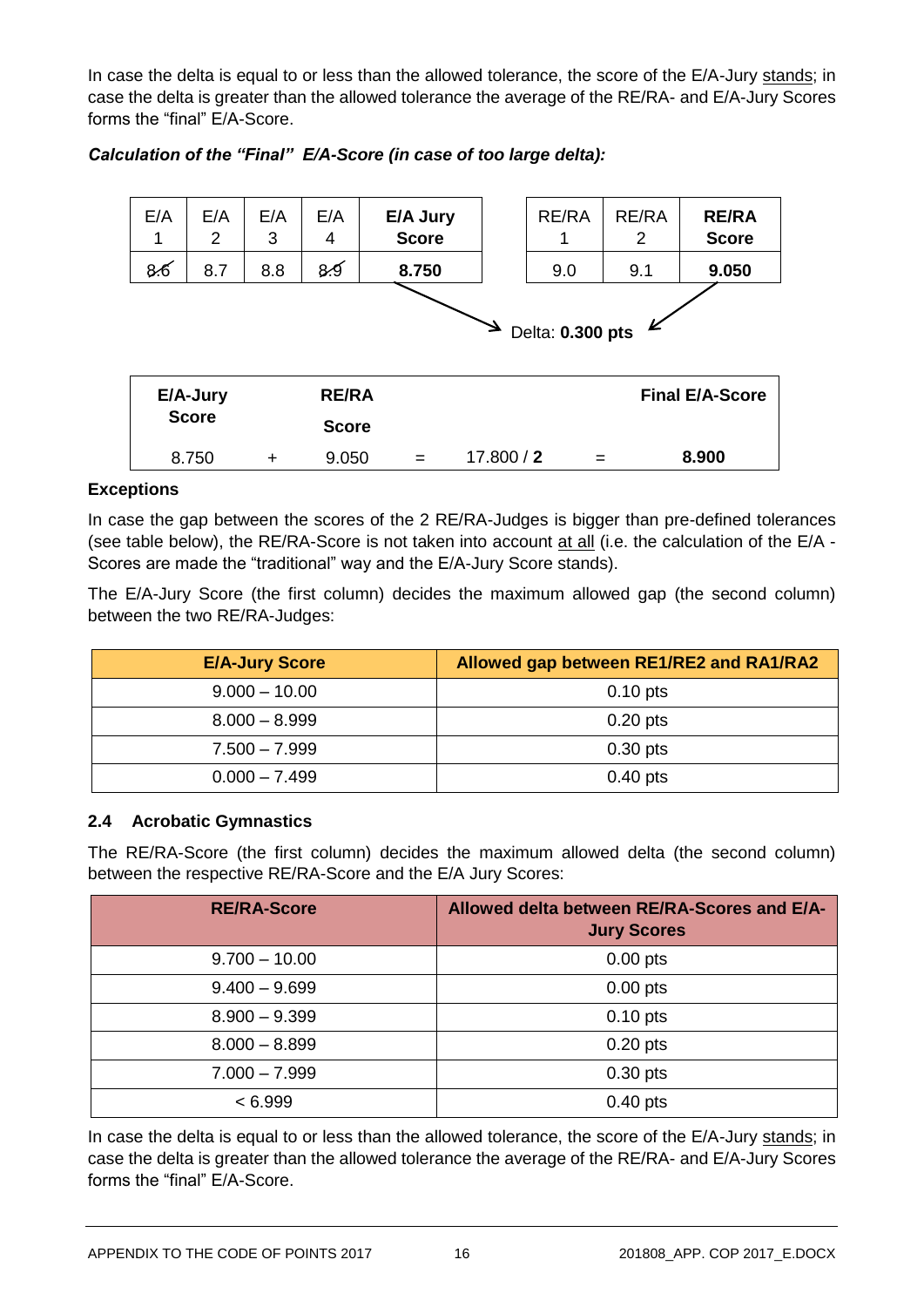| E/A<br>1         | E/A<br>2     | E/A<br>3 | E/A<br>4     | E/A Jury<br><b>Score</b> |  | RE/RA | RE/RA<br>2 | <b>RE/RA</b><br><b>Score</b> |
|------------------|--------------|----------|--------------|--------------------------|--|-------|------------|------------------------------|
| 9.6              | 9.5          | 9.6      | 9.4          | 9.550                    |  | 9.7   | 9.7        | 9.700                        |
| Delta: 0.150 pts |              |          |              |                          |  |       |            |                              |
|                  | E/A-Jury     |          | <b>RE/RA</b> |                          |  |       |            | <b>Final E/A-Score</b>       |
|                  | <b>Score</b> |          | <b>Score</b> |                          |  |       |            |                              |
|                  |              |          |              |                          |  |       |            |                              |

## **Exceptions**

In case the gap between the scores of the 2 RE/RA-Judges is bigger than pre-defined tolerances (see table below), the RE/RA-score is not taken into account at all (i.e. the calculation of the E/A-Scores are made the "traditional" way and the E/A-Jury Score stands).

The E/A-Jury Score (the first column) decides the maximum allowed gap (the second column) between the two RE/RA-Judges:

| <b>E/A - Jury Score</b> | Allowed gap between RE1/RE2 and RA1/RA2 |
|-------------------------|-----------------------------------------|
| $9.700 - 10.00$         | $0.00$ pts                              |
| $9.400 - 9.699$         | $0.10$ pts                              |
| $8.900 - 9.399$         | $0.20$ pts                              |
| $8.000 - 8.899$         | $0.30$ pts                              |
| $7.000 - 7.999$         | $0.40$ pts                              |
| < 6.999                 | $0.50$ pts                              |

## **3. Selection of Reference Judges**

- a) All R-Judges for the respective FIG competitions are proposed by the respective TC, following the below selection criteria in order of priority:
	- 1: High examination results, particularly in Execution (and Artistic for AER/ACRO)
	- 2: Category

- 3: For AER and ACRO only: May represent the same Federations as the D-Judges, but not in the same panel

- b) All R-Judges for the respective FIG competitions will be appointed by the FIG Presidential Commission, following the proposal from the respective TC President, at least 3 months prior to the event
- c) Only Category 1 and 2 judges without sanctions during the current and previous cycles may be appointed as R-Judges
- d) When the R-Judges are appointed, the following important criteria will be taken into account: experience, integrity and honesty.
- e) If a judge or federation rejects the nomination as an R-Judge, this judge may not be selected as D-Judge or nominated as E-, or A-Judge for the same competition. In the case of the Olympic Games and Youth Olympic Games, no other position will be assigned to any judge from this federation for this discipline.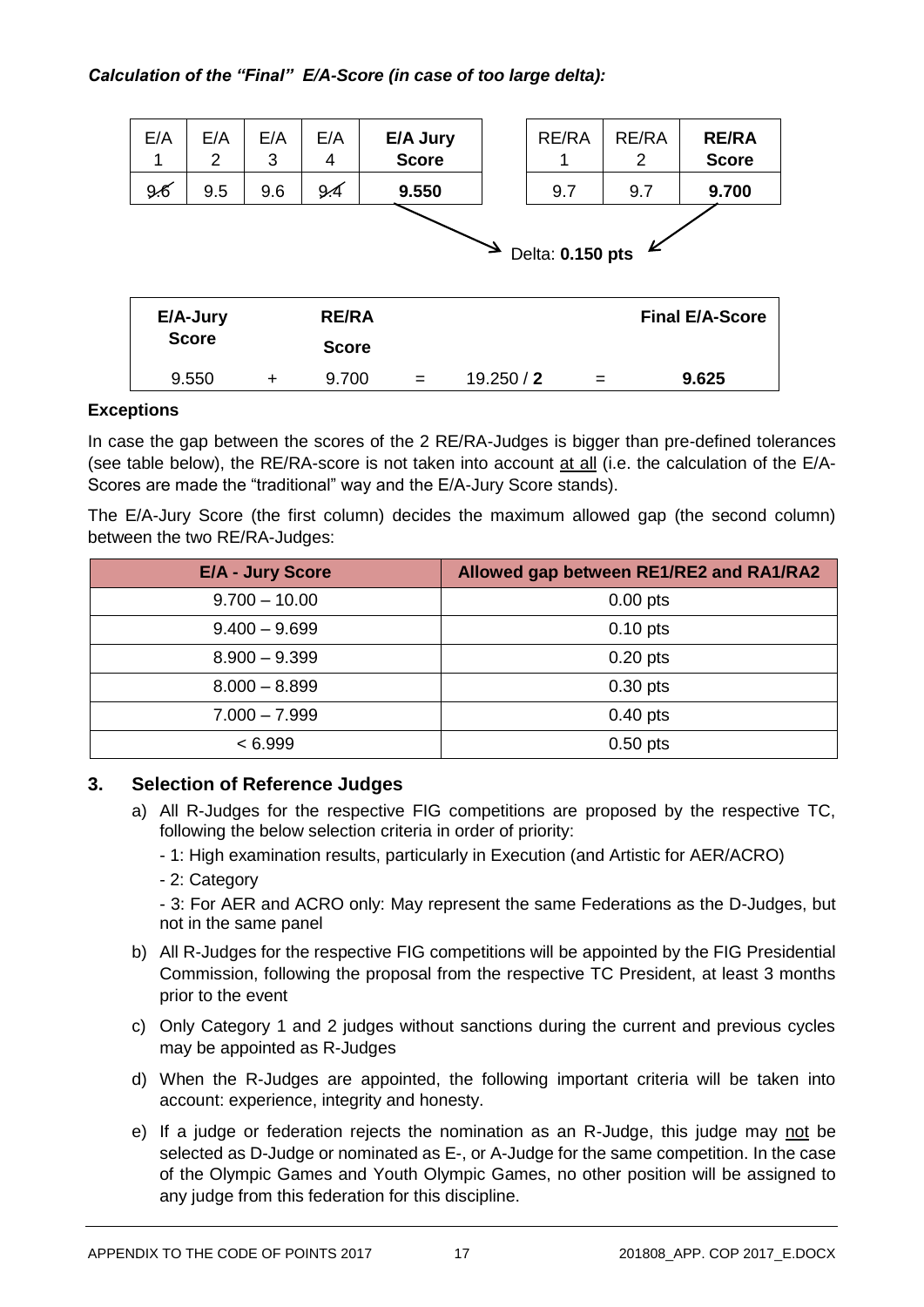# **4. Assignments for R-Judges**

# **4.1 Artistic Gymnastics**

In **Artistic Gymnastics**, a draw will be made among the R-Judges to determine their judging positions.

# *Assignment and draw principles and procedures*

No panel may include 2 judges from the same Federation (with the exception of the Supervisor). R1 and R2-Judges must represent different Federations (see TR Section 1 Reg. 7.8.2 and 7.10.3).

# **4.2 Rhythmic Gymnastics**

In **Rhythmic Gymnastics** the R-Judges' positions will be appointed by the FIG Presidential Commission, following the proposal from the TC President.

## *Assignment and draw principles and procedures*

- a) No panel may include 2 judges from the same Federation (see TR Section 1 Reg. 7.8.2). Therefore the following points b) and c) must be respected.
- b) RE1-, and RE2, Judges must represent different Federations.
- c) The RE-Judges must represent different Federations than the E**3**-E**6**. This must be strictly observed when drawing the E-judges in each panel.

# **4.3 Aerobic Gymnastics**

In **Aerobic Gymnastics** the R-Judges' positions will be appointed by the FIG Presidential Commission, following the proposal from the TC President.

## *Assignment and draw principles and procedures*

- a) No panel may include 2 judges from the same Federation (see TR Section 1 Reg. 7.8.2). Therefore the following points b) and c) must be respected.
- b) RE1-, and RE2-, as well as RA1-, and RA2-Judges must represent different Federations.

c) The R-Judges must represent different Federations than the CJP, the D9-D10-Judges, the E1-E4-Judges and the A5-A8-Judges. This must be strictly observed when drawing the various judges into each panel.

## **4.4 Acrobatic Gymnastics**

In **Acrobatic Gymnastics** the R-Judges' positions will be appointed by the FIG Presidential Commission, following the proposal from the TC President.

## *Assignment and draw principles and procedures*

- a) No panel may include 2 judges from the same Federation (see TR Section 1 Reg. 7.8.2). Therefore the following points b) and c) must be respected.
- b) RE1-, and RE2-, as well as RA1-, and RA2-Judges must represent different Federations.
- c) The R-Judges must represent different Federations than that of the CJP and the E- and A-Judges. This must be strictly observed when drawing the various judges into each panel. However R-Judges may represent the same Federations as the D-Judges.

## **5. Representation**

Although all R-Judges are appointed (nominated) by the FIG Presidential Commission, the R-Judges are to be "labelled" according to their nationality, i.e. they will be presented as representing their National Federation (e.g. USA or RUS) on scoreboards, on printed judges' lists and results, in TV graphics, etc.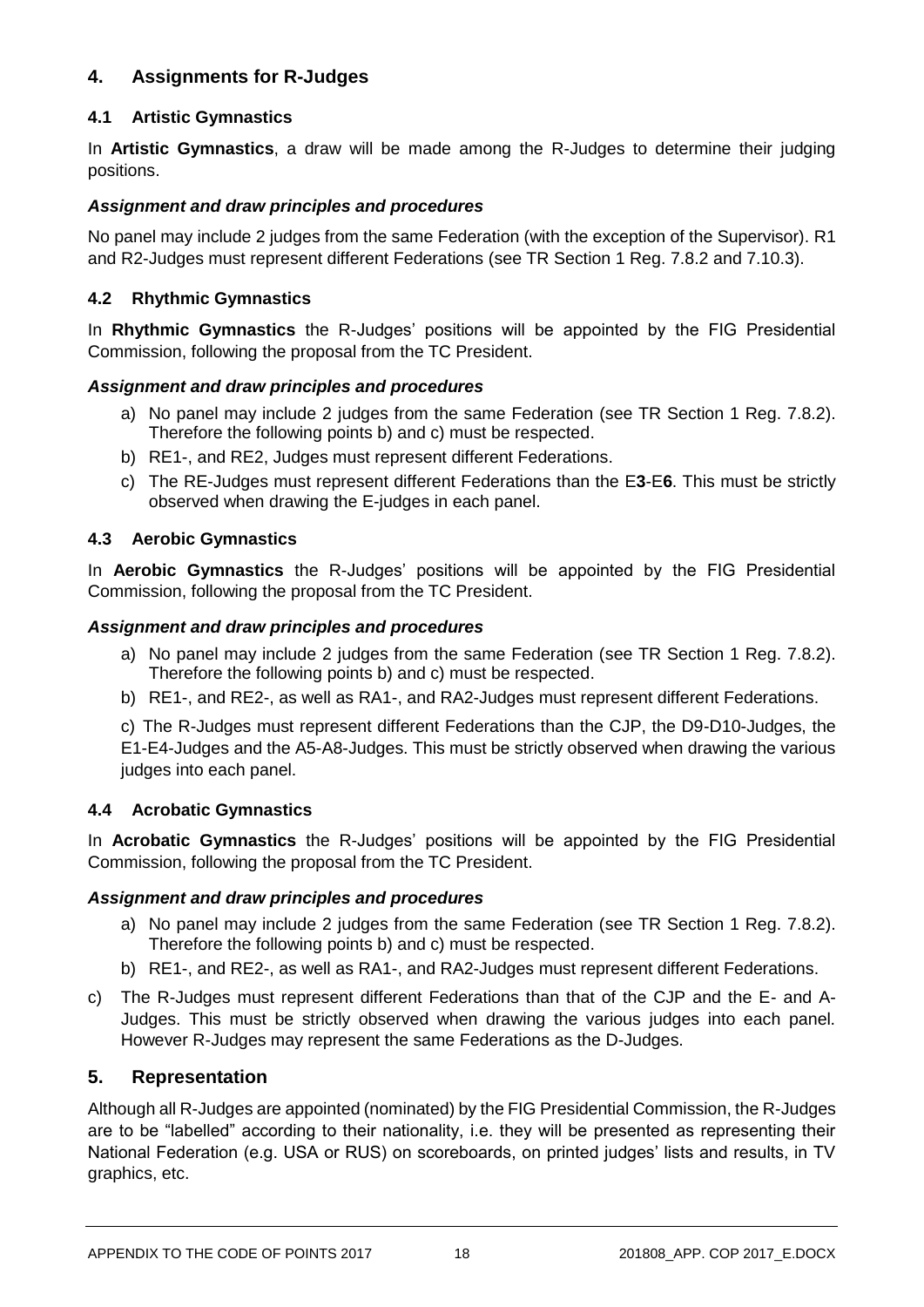# **6. Publication and display of R-Scores**

# **Scoreboards**

– On scoreboards in the competition venue (matrix boards, video walls, plasma screens, etc.) the individual R-Judges' scores and the R-Score will not be displayed.

# **Outputs (including PDF files)**

- Printed results during the competition (after each phase of the competition) to be distributed to the delegations, media, etc.: the individual R-Judges' scores and the R-Scores will not be included.
- Printed results during the competition (after each phase of the competition) to be distributed to the respective TC, the FIG President, the FIG Secretary General and the Jury of Appeal and Competitions' Supervisory Board: the individual R-Judges' scores and the R-Score will be included.
- Printed results at the end of the competition / championships ("complete statement of results, including the scores awarded by each judge") distributed to the member federations: the individual R-Judges' scores and the R-Scores will be included.

*(to indicate that an R-Score has been used to calculate the exercise score, an asterisk (\*) shall be used)*

# **TV graphics**

– On the TV graphics at competitions where R-Judges are used, the individual R-Judges' scores and the R-Score will not be displayed.

## **Commentator Information System**

– Only on the CIS of the respective Superior Jury, the FIG President, the FIG Secretary General and the Jury of Appeal and Competitions' Supervisory Board the individual R-Judges' scores the R-Scores will be shown.

# **7. Placement of R-Judges**

The placement of the R-Judges in the different disciplines and for the different apparatus or panels is as per the attached drawings agreed with Longines (SwissTiming) and approved by the respective TC Presidents.

# **8. Implementation of the RJS**

ART/RG/TRA/AER/ACRO: All competitions listed in paragraph A of Reg. 4.11.4.1 of the FIG TR (Section 1)

**Note:** "Other competitions may use R-Judges, but it is not compulsory."

# **9. Score calculation without the Reference Judges**

In all competitions where Reference Judges are not appointed, the calculation of the valid score(s) is made as described in the specific Code of Points. Any intervention by the Superior Jury is possible only in case of impossible scores as described in this document.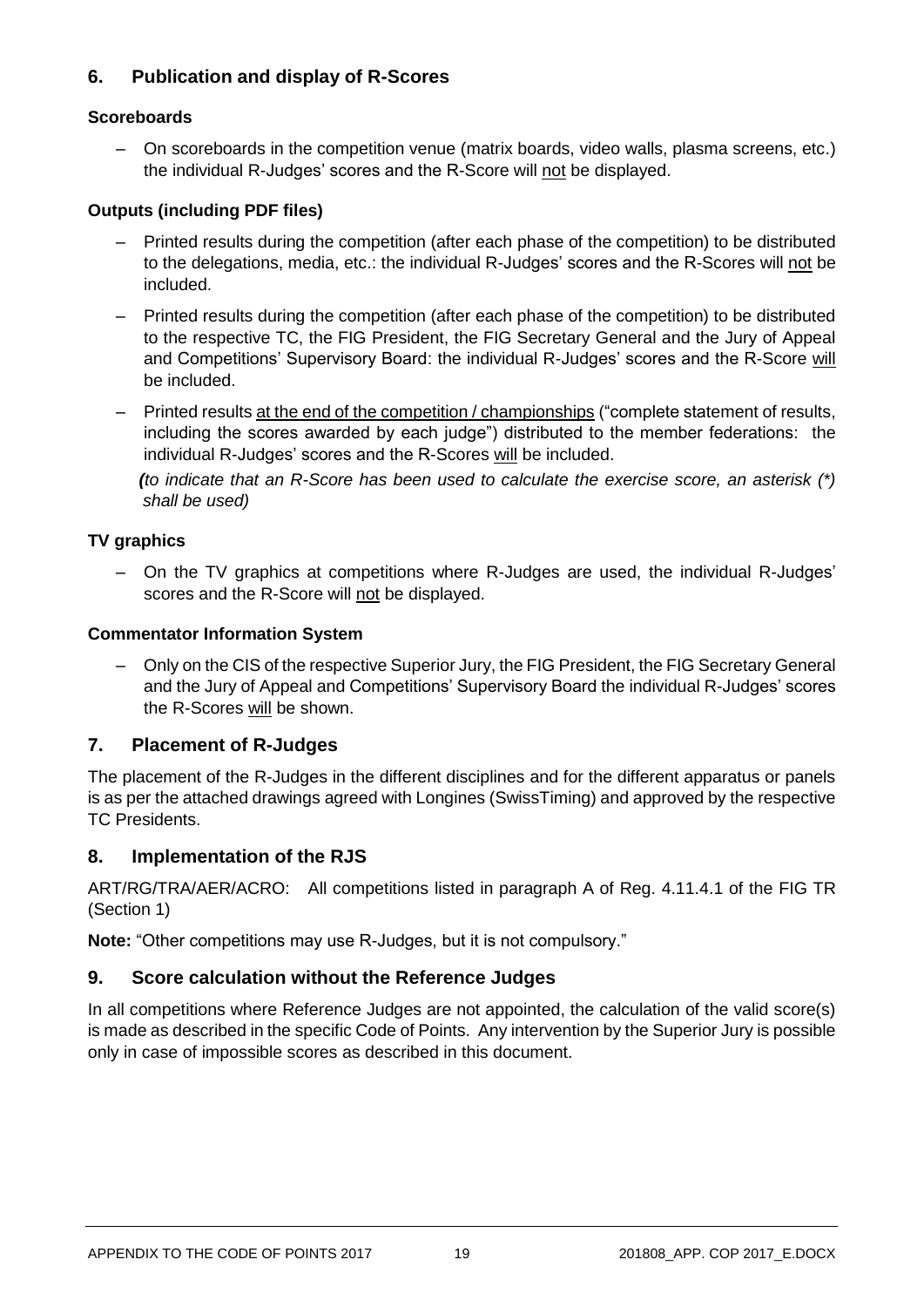## **10. Miscellaneous**

- It is understood that after the competition the TC shall analyse the D-, E- and (where applicable) A-Scores of the judges, including the R-Judges scores.
- The R-Judges have exactly the same rights and responsibilities as the other judges, as outlined in the respective COP.

# **FEDERATION INTERNATIONALE DE GYMNASTIQUE**

 $A\neq$ 

**Morinari Watanabe André F. Gueisbuhler President** Secretary General February 2017

#### Appendices:

- A. Placement of R-Judges ART
- B. Placement of R-Judges RG
- C. Placement of R-Judges AER
- D. Placement of R-Judges ACRO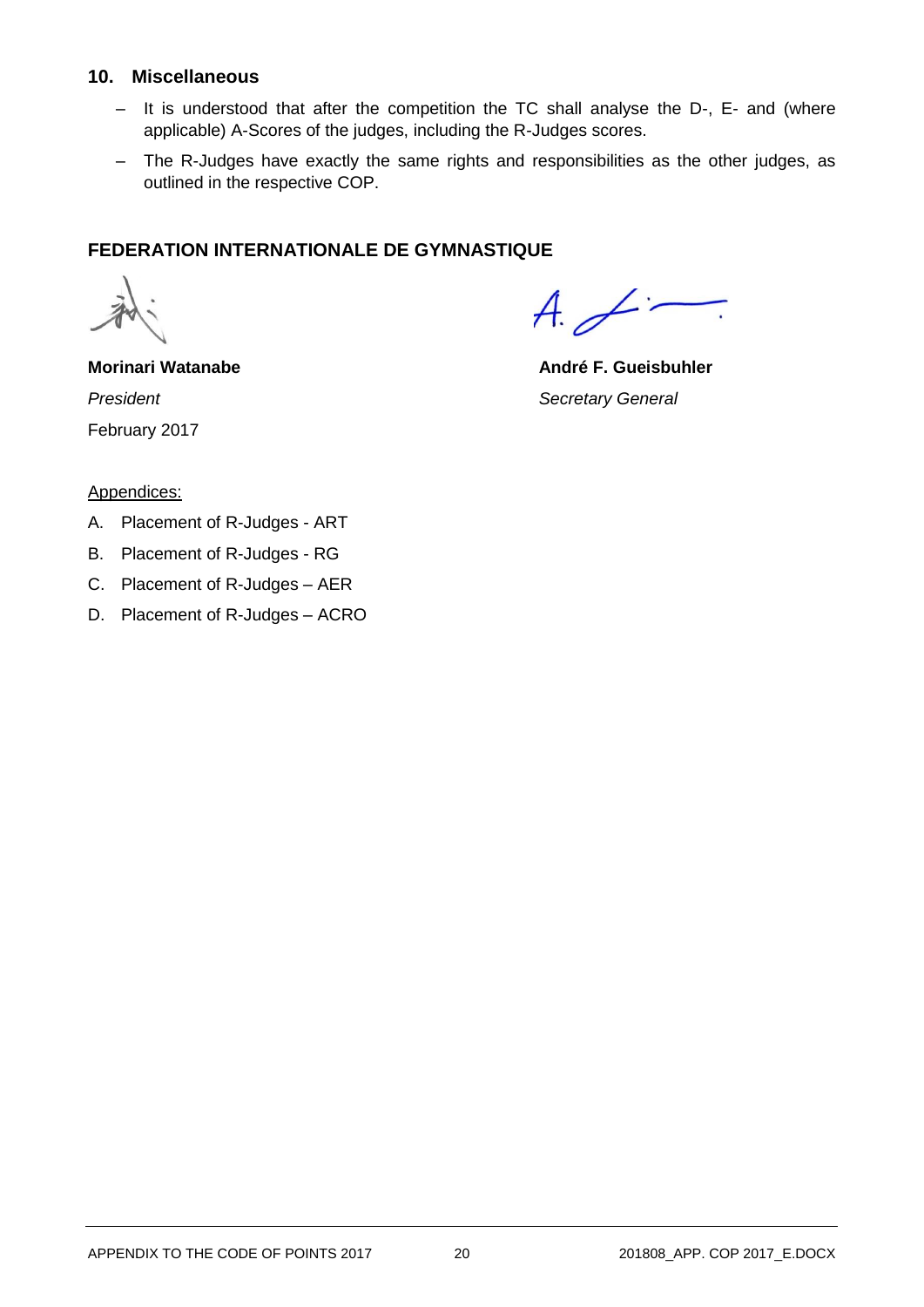## **C) RULES FOR THE USE OF IRCOS**

# **DIRECTIVES FOR THE RESTRICTED USE OF IRCOS DURING THE COMPETITION**

In order to avoid abusive and excessive use and video judging and in order to guarantee the competition runs on schedule, the use of IRCOS must be strictly restricted and ruled as follows:

#### **IRCOS may be used only in case of an inquiry**

#### **Exceptions:**

- IRCOS shall be available at all times for the President of the Superior Jury, the Jury of Appeal and Competitions' Supervisory Board as well as the FIG President and Secretary General.
- IRCOS shall be available for the Supervisors after having given their scores.
- IRCOS shall be available for the D-Judges only in case of intervention of the Supervisor or the President of the Superior Jury.
- IRCOS shall be available for the D-Judges in MAG and WAG upon request in the case of "0 vault".

#### **Reasoning:**

The IRCOS was **NOT** introduced to replace the existing judging system by a video judging system.

#### **IRCOS has the following purposes:**

#### *During the competition:*

Support tool for: The President of the Superior Jury

The Jury of Appeal and Competitions' Supervisory Board

The Panel treating inquiries

The Supervisors in case of impossible scores and D-scores where applicable

The D-Judges in case of intervention of the Supervisor or the President of the Superior Jury

#### *After the competition:*

Tool for Control and analyses of the judging

Education video for coaches, judges and the Academies

Member federations' coaches and other interested persons

## **FEDERATION INTERNATIONALE DE GYMNASTIQUE**

 $A \neq$ 

Prof. Bruno GRANDI, **André F.GUEISBUHLER,** 

*President Secretary General*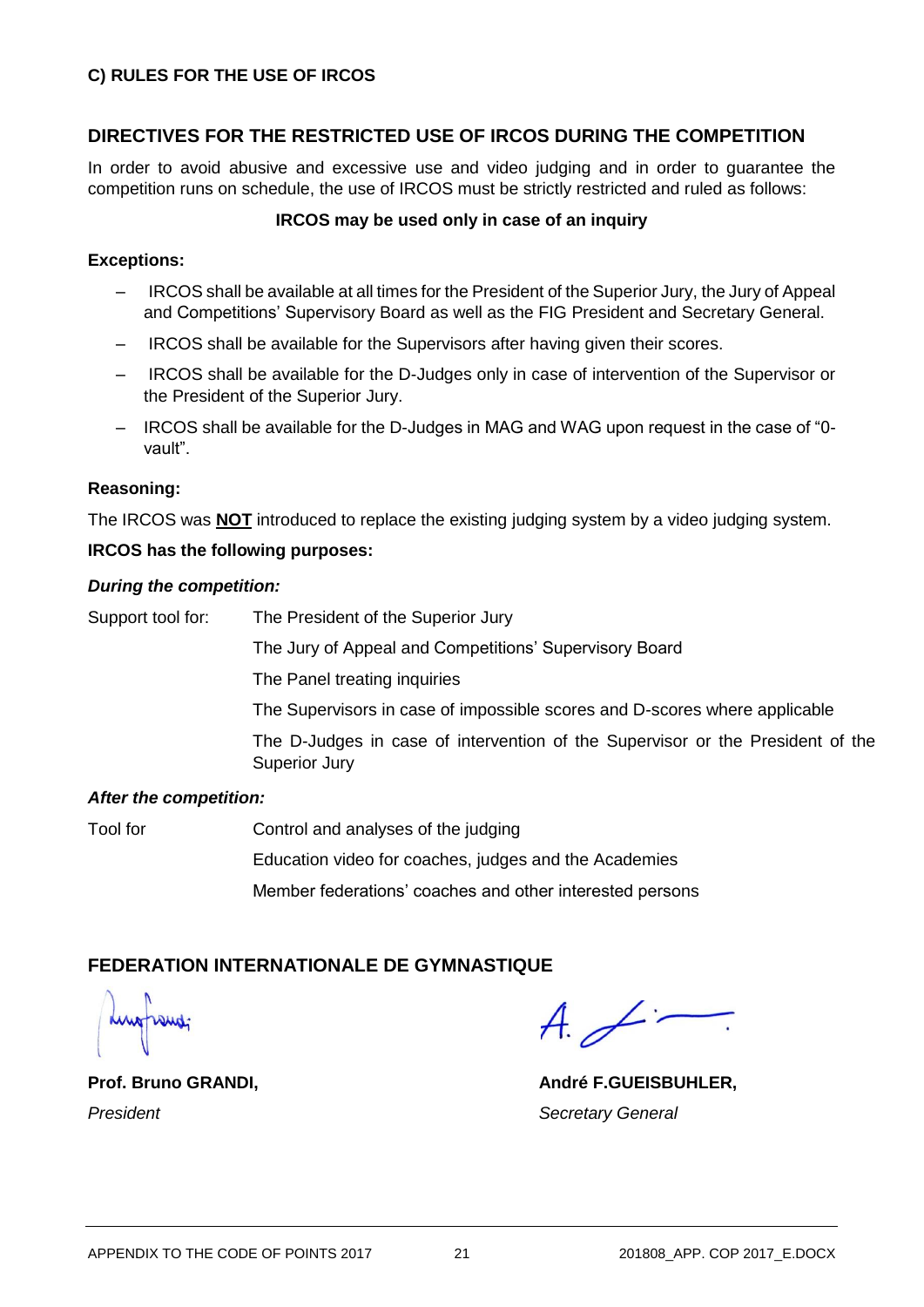# **D) INVALID RESULTS DESIGNATIONS BASED ON TECHNICAL REGULATION 8.5 TRAMPOLINE, AEROBIC, ACROBATIC GYMNASTICS**

Gymnasts may receive invalid designations as follows:

- For apparatus score: "0.0" score, blank box (not entered in apparatus), DNS
- For final score: DNF

**DNS "Did Not Start"** indicates that the gymnast presented to the judges without starting an exercise. In such cases, no score will be awarded and a designation of DNS will be given.

A gymnast who has not started an exercise during competition because of injury or withdrawal, will get the designation of DNS.

Gymnasts with DNS designation from any phase of the competition will get a DNF as the final result for the competition total.

## **Consequences of a DNS:**

- If a gymnast did start an exercise, but did not complete a single element to be awarded a score by the judges, a DNS will be awarded.
- no individual qualification into further phases of competition with the designation DNS
- no individual ranking for the phase of competition with a designation of DNS
- no points, medals, or prize money for the phase of competition with DNS
- Note: A team score is valid even with DNS given to one or more gymnasts from the same team

**DNF "Did Not Finish"** indicates that a gymnast did not complete the phase of competition after having started (i.e. if a gymnast stops after first routine in TRA, first or second routine in ACRO from injury or withdrawal). In this case DNF would be given as the all-around final score.

DNF only applies to the final score.

#### **Consequences of a DNF:**

- no individual qualification into further phases of competition
- A gymnast who performs in a phase of the competition, and then is injured, a DNF is designated as the final total. If he or she qualified for a final in a designated phase of competition, he or she is eligible to compete, if able to do so. (With a DNF there is no possibility to continue to a final if qualified)
- no points, medals, or prize money on a specific phase of the competition
- $-$  Qualification in TRA = F1 + F2
- Results: F1 DNS F2 - 52,30 TOTAL: DNF
- Qualification in ACRO = Balance +Dynamic + Combined
	- Results: Balance DNS Dynamic - 28,340 Combined - 26,230 TOTAL: DNF